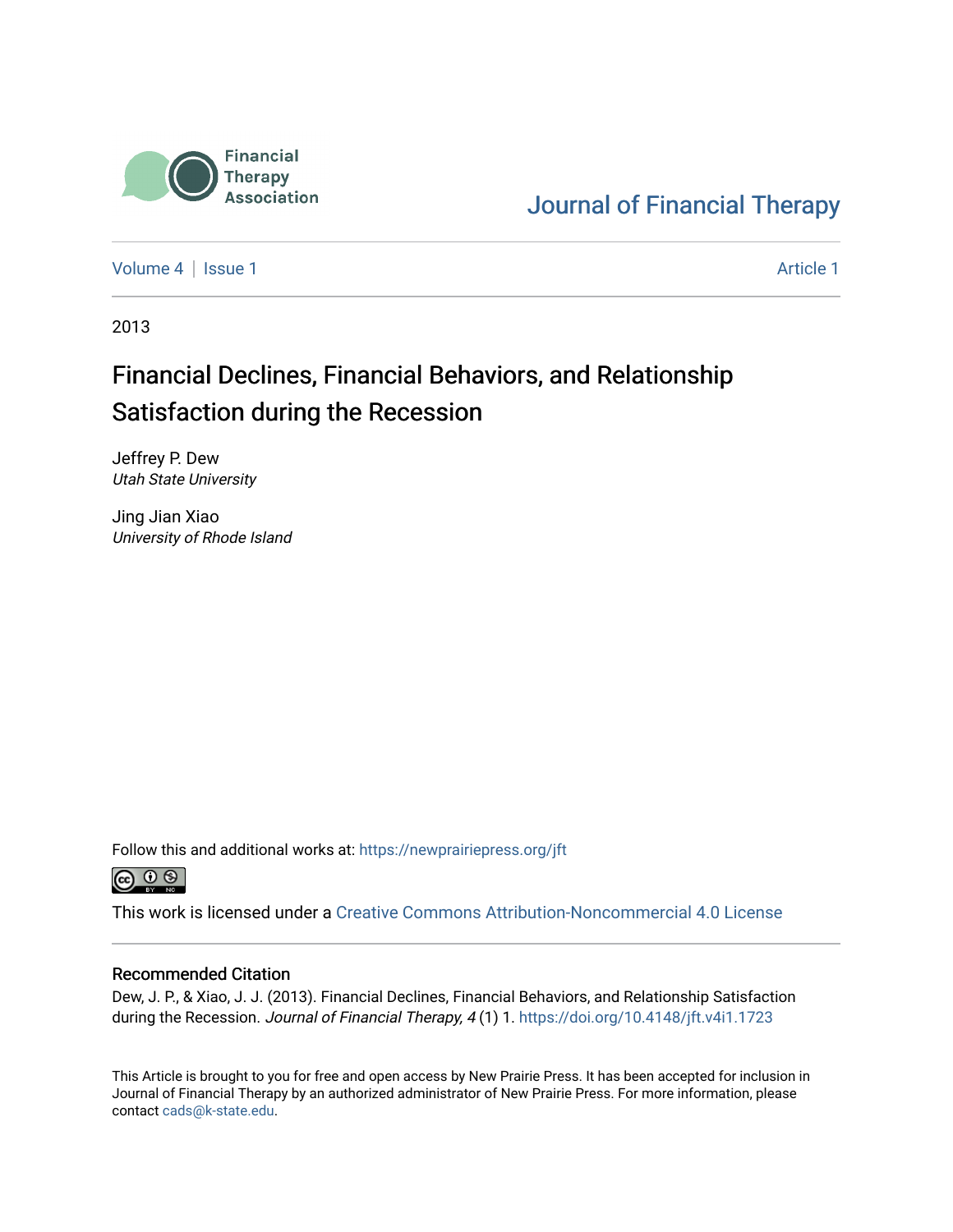**Jeffrey Dew** *Utah State University*

## **Jing Jian Xiao** *University of Rhode Island*

*Using a national data set collected during the summer of 2009 (N = 465), this study examines how financial difficulties are associated with sound financial management behavior and how sound financial management behavior is associated with relationship happiness among cohabiting and married participants. Findings suggest that financial declines were not directly related to sound financial management behavior, but that feelings of economic pressure were. Sound financial management behavior was positively associated with relationship happiness. Further, sound financial management behavior fully mediated the association between economic pressure and relationship happiness. It also moderated the association between financial declines and relationship happiness.*

*Keywords: financial behavior; economic distress; relationship quality*

The 2007 – 2009 Recession was marked by high levels of unemployment, restricted access to credit, the highest levels of home foreclosures seen since the Great Depression, and historically high levels of bankruptcy (U.S. Courts, 2010; Hurd & Rohwedder, 2010). The fact that the recession lasted nearly 18 months and that employment recovery has been painfully slow compounded the problem. Although we know much about the financial costs of the recession, we know less about how the recession has influenced households' financial behaviors and family relationships.

One way families may cope with financial difficulties is to stop engaging in sound financial management behaviors. For example, families may reduce or end contributions to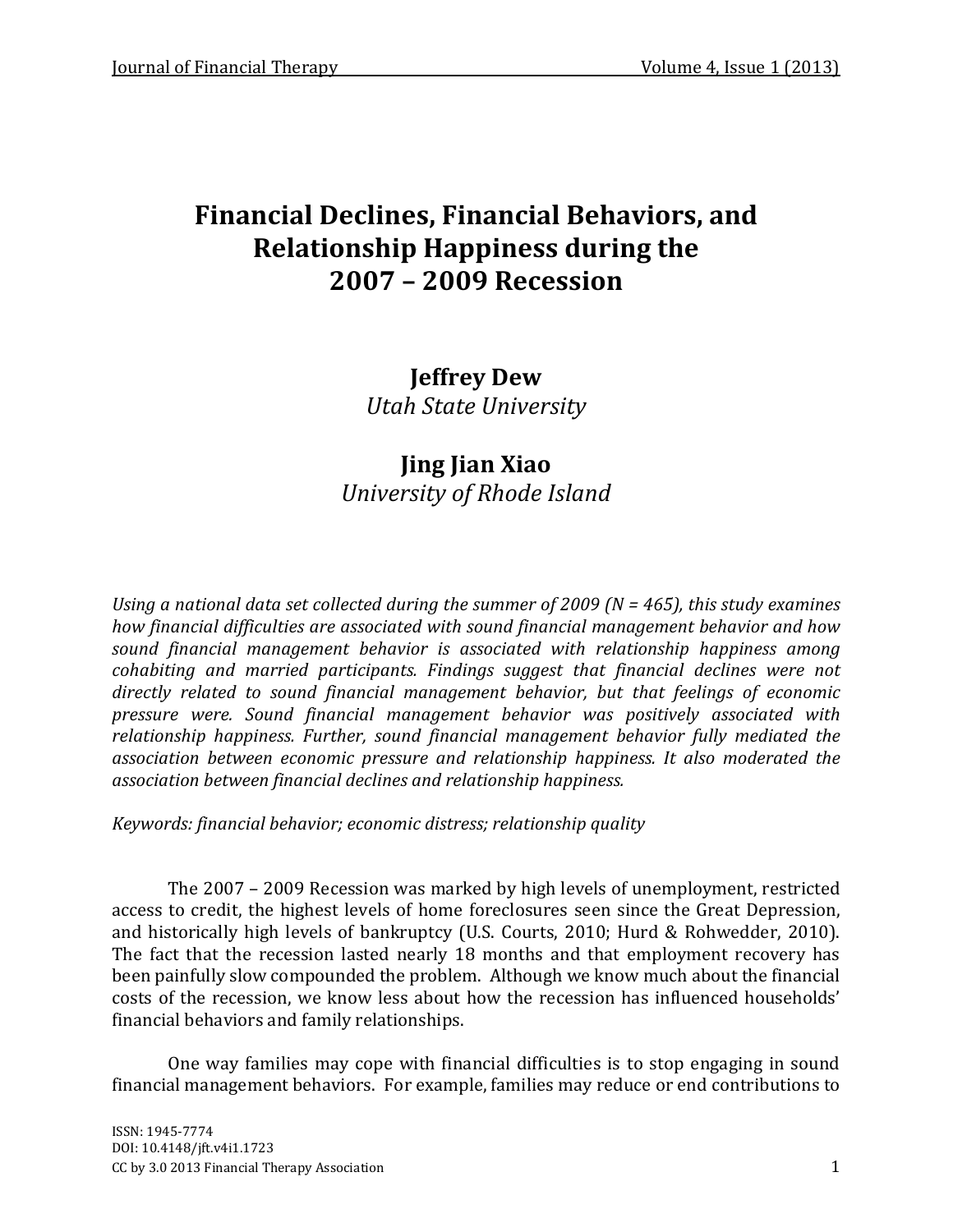retirement accounts or begin to pay minimum payments on their credit cards. Alternatively, families may increasingly rely on consumer debt to maintain their standard of living (Baek & DeVaney, 2010). Reducing sound financial management behaviors may free up additional funds for families in the short term, but it may be financially problematic for them in the long term. Thus, one of the research questions we examine is whether families have reduced sound financial management behaviors in response to financial declines during the recession.

Reducing sound financial management behaviors may also harm relationship quality. For example, consumer debt has been linked to both marital conflict and the likelihood of divorce (Dew, 2007; 2011). Consequently, this study not only examined the financial strategies that households have taken to cope with the recession, but also examined whether they were associated with relationship quality for cohabiting and married couples.

A final important question is whether financial behaviors can moderate the effect of financial declines on relationship happiness. Research has suggested that relationship behaviors, such as problem solving, can buffer couples from the negative effects of economic pressure (Conger, Rueter, & Elder, 1999). Although research has indicated that *relationship behaviors* can buffer couples from the stress of financial difficulties, no study has shown whether *sound financial management behaviors* might also help couples weather economic difficulties with their relationship quality intact. For example, couples who continue to engage in positive financial behaviors like cutting back consumption to stay within their budget may be happier in their relationship compared to couples who utilize consumer debt to maintain their standard of living. Alternatively, it might strain couple relations to try and maintain a high level of sound financial management behaviors during economically difficult times.

This research uses data from a national survey of married and cohabiting individuals to examine these three research questions. It contributes to studies on how financial management behavior is related to financial difficulties, as well as to the literature on the association between financial issues and relationship quality. Few studies have used national data to show how households have modified their sound financial management behaviors to cope with the recession. Further, this study is among one of few to examine how actual financial management behaviors are associated with relationship quality. Most studies in this area (e.g., Dew, 2007; Gudmunson, Beutler, Israelsen, McCoy, & Hill, 2007) use actual financial well-being, such as assets or negative financial events. Finally, this is one of the first studies to test whether sound financial management behaviors mediate and/or moderate the relationship between financial declines and relationship happiness. Because the data were collected in the summer of 2009, this study offers a unique opportunity to examine how financial issues during the recession impacted couple relationships.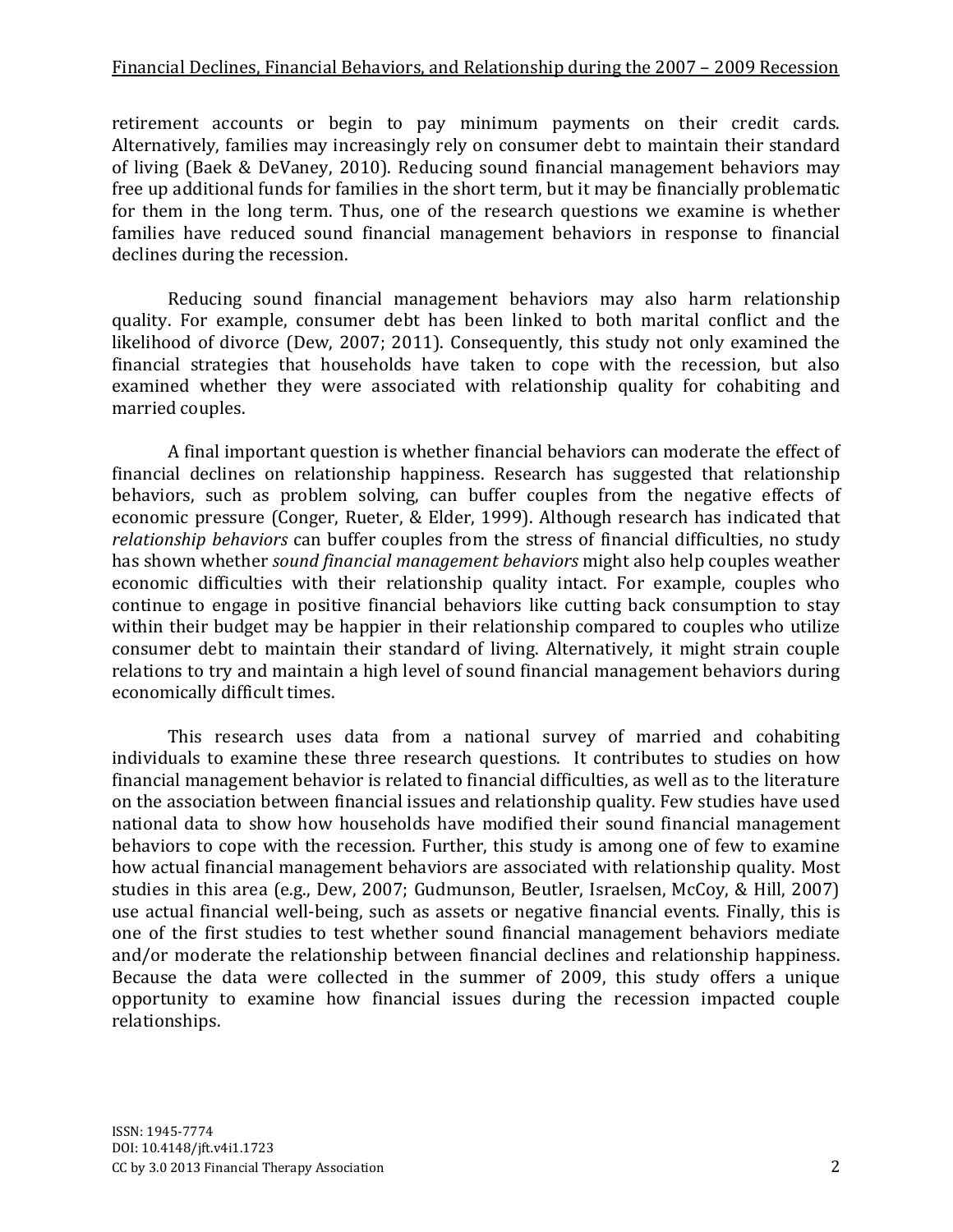## **LITERATURE REVIEW AND THEORETICAL BACKGROUND**

## *Financial Declines and Financial Management Behavior*

Our first aim was to examine how individuals' reports of economic changes during the recession related to their reports of sound financial management behaviors. We define sound financial management behaviors as those behaviors that will help individuals and families attain a more stable financial position and build their net worth (i.e., reduce financial liabilities and/or increase their financial assets). (Hilgert, Hogarth, & Beverley, 2003). Although we do not label these behaviors in a moralistic way (e.g., good or bad), these behaviors do help individuals and families keep their spending within their income limits, build financial assets, and reduce the amount of money that goes toward interest payments. In short, financial planners, counselors, and therapists encourage their clients to engage in these types of behaviors because they will help clients reach their own financial goals.

Although sound financial management behaviors may allow individuals and families to have a stable financial situation and to reach their long-term financial goals, they do involve a cost. For example, funds that are saved or used to pay down debt quickly are unavailable for immediate consumption uses. Thus, engaging in sound financial management may force individuals and families to live at a lower standard of living than their income might otherwise afford them.

Research shows that when households experience financial declines, such as a job loss, they often modify their financial behavior to cope with the change. Some couples may try to cope with financial declines by having one or both partners work more hours (Mattingly & Smith, 2010; Yeung & Hofferth, 1998). Alternatively, families may utilize strategies to reduce their consumption (James, Brown, Goodsell, Stovall, & Flaherty, 2010; Yeung & Hofferth, 1998). For example, families may decrease their expenditures by purchasing clothing at "second-hand" or "thrift" shops (James et al., 2010).

Although these types of behaviors exhibit sound financial management, other types of financial coping strategies, like relying on consumer debt, may not. The permanent income hypothesis asserts that individuals will engage in financial behaviors that fit the resources that they expect over their lifetime (Friedman, 1957). Thus, families experiencing an economic reversal may engage in behaviors that will allow them to maintain their standard of living based on their perceived permanent income by dissaving. That is, couples experiencing economic difficulties will either utilize lines of credit or spend down their savings to maintain the lifestyle to which they are accustomed. In line with these predictions, studies based on pre-recession data have shown that couples may turn to lines of consumer credit or may use liquid savings to maintain their standard of living when facing economic difficulties (Baek & DeVaney, 2010). Finally, not all households have savings that they can spend or lines of credit they can use to cope with financial difficulties. Some families may cope by not paying their bills regularly, or by failing to use a budget, etc. Because of the cost of engaging in sound financial management behaviors, financial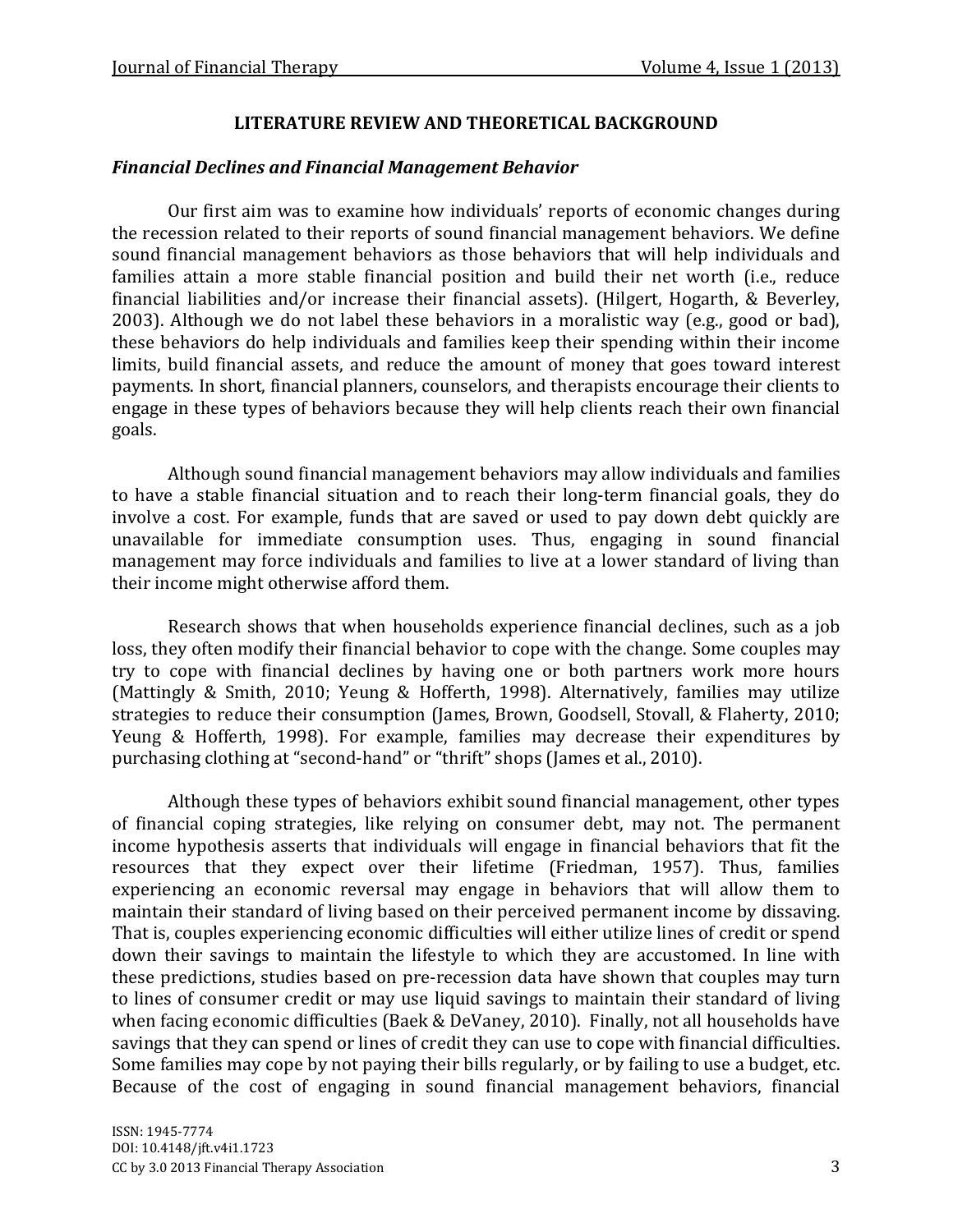declines and feelings of economic pressure may negatively relate to sound financial management behavior.

Hypothesis 1: Reported financial declines and feelings of economic pressure are negatively associated with reports of sound financial management behavior (see Figure 1).

## *The Family Stress Model: Economic Reversal and Relationship Quality*

A second research aim is to examine how financial difficulties during the 2007 – 2009 Recession were related to participants' relationship quality. Prior research has shown that as families experience economic difficulties, many experience increased marital distress. During the Great Depression, for example, families experienced negative financial events. This was linked to reports of many husbands becoming increasingly irritable and angry, reports of increased financial conflict, and reports of increased marital tension (Liker & Elder, 1983).

Studies of regional economic distress identified a similar process at work. During the farm crisis that engulfed much of the Midwest during the 1980s, researchers found that negative economic events were associated with increased feelings of economic pressure. This was then related to affective changes, such as increased depression and hostility, which were then associated with increased marital distress (Conger et al., 1990). The model whereby negative economic events lead to economic pressure, then worse affective states, and finally declines in marital quality is termed the family stress model of economic pressure and marital distress, or simply the family stress model (Conger & Elder, 1994). In addition to validating the family stress model using U.S. nationally-representative data (Dew, 2007; Gudmunson et al., 2007), researchers have validated the family stress model across countries and cultures (Kinnunen & Pulkkinen, 1998; Kwon, Rueter, Lee, Koh, & Ok, 2003). This study uses the family stress model as the main framework of this study. Because of the widespread economic difficulties that existed during the 2007 – 2009 Recession, financial declines may be negatively associated with relationship happiness. This association is likely to be mediated by reports of economic pressure, which will also be negatively associated with relationship happiness.

Hypothesis 2: Reports of financial declines are negatively associated with relationship happiness. This association will be mediated by reports of economic pressure, which will also be negatively associated with relationship happiness.

## *Financial Behaviors as a Mediator*

Finally, this study examines the role of sound financial management behaviors in the family stress model. First, sound financial management behaviors may play a mediating role in the family stress model. As noted above, we expect couples may use sound financial management behaviors less often when faced with financial declines and the concomitant feelings of economic pressure.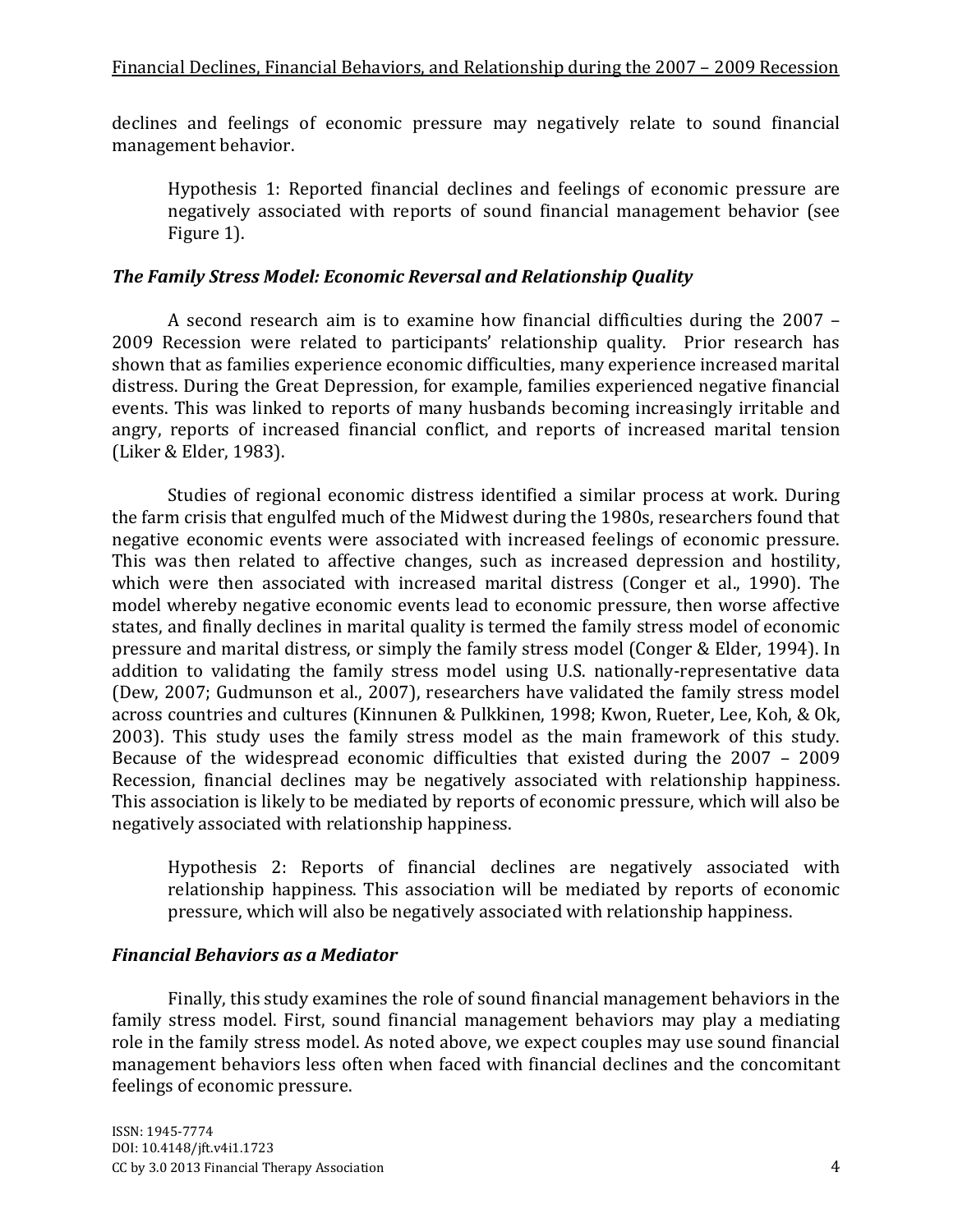Decreasing sound financial management behaviors, however, may explain why financial difficulties lead to lower relationship quality. Lower levels of savings and higher levels of debt are associated with lower marital quality, for example (Dew, 2007). Thus, as couples engage in less sound financial behaviors to cope with financial difficulties, they may experience lower levels of marital quality. Consequently, sound financial management behaviors may mediate the association between reported financial declines and relationship happiness and the association between economic pressure and relationship happiness. We use a path model to simultaneously test these three hypotheses (see Figure 1).

Hypothesis 3: Sound financial management behaviors mediate the association between financial decline, economic pressure, and relationship happiness.





*Figure 1.* Financial Behaviors within the Family Stress Model shows the proposed hypotheses where economic pressure and sound financial management behaviors mediate the relationship between financial decline and relationship happiness. The model was adapted from Conger et al., 1990.

## *Financial Behaviors as a Moderator*

Instead of functioning as a mediator, sound financial management behaviors may moderate the association between financial difficulties and relationship happiness. That is, the relationship between financial declines, economic pressure, and relationship happiness may depend on individuals' financial management behavior. As noted above, some studies have investigated relationship dimensions that help couples weather financial strain with their relationship quality intact. Communication, problem solving, religiosity, and generosity toward one's spouse have all be found to buffer couples' relationship quality from economic strain (Dew & Jackson, 2012; Conger et al., 1999; Ellison, Henderson, Glenn, & Harkrider, 2011). However, the moderating ability of sound financial management behaviors remains untested.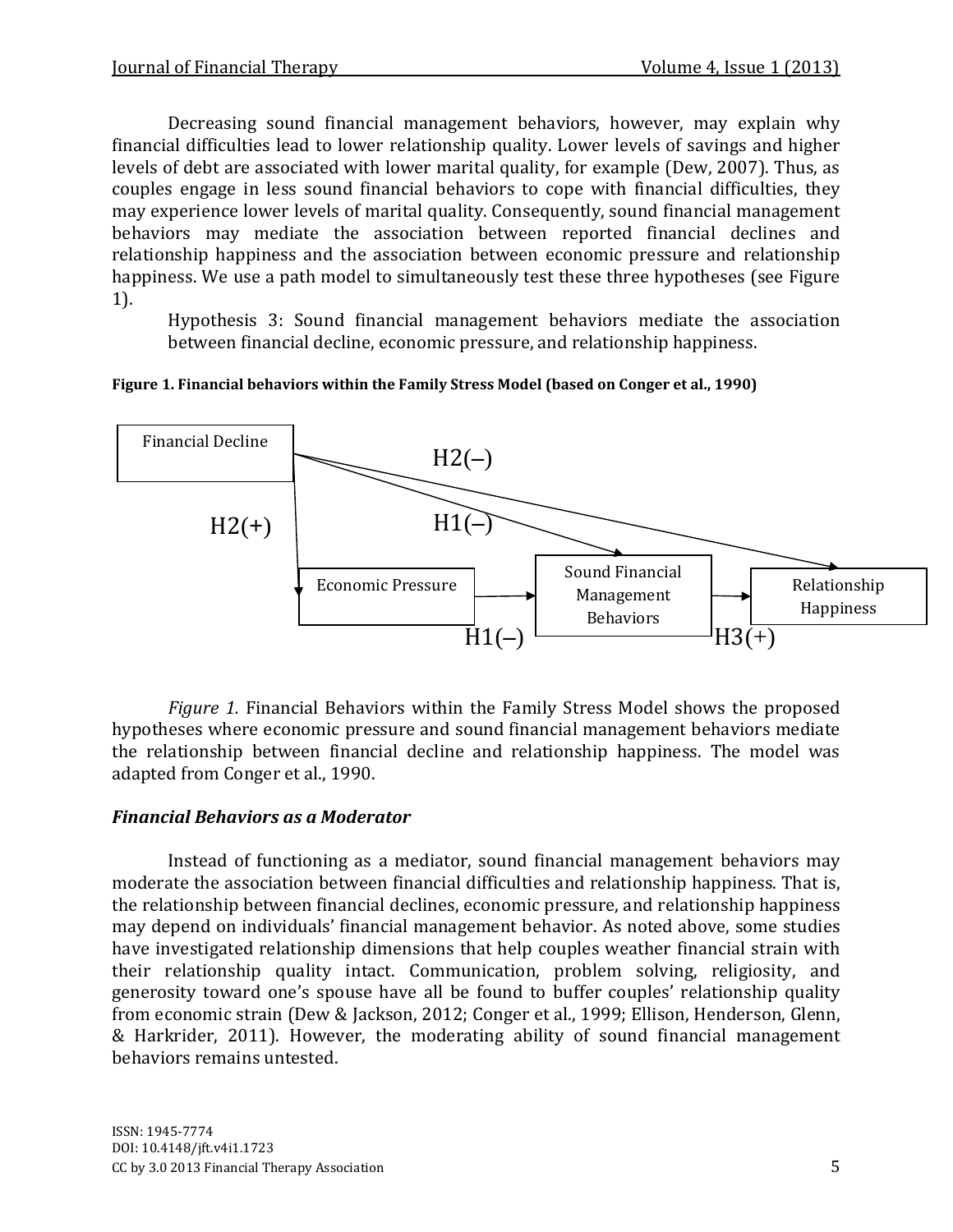The possible moderating role of sound financial management behaviors is ambiguous and leads to a competing hypothesis. Couples experiencing financial crises and economic pressure may be hard-pressed to save at the same levels that they were before, for example. It may be difficult for them to avoid increasing their levels of consumer credit. Further, savings kept for a rainy day is meant to be used during financial crises. Couples may use financial strategies that allow them to consume and live at the same standard of living precisely because these techniques help in the short term. Consequently, we hypothesize that couples who engage in less sound financial management behaviors report higher levels of relationship happiness during economic difficulties than those who maintain sound financial management.

On the other hand, engaging in less sound financial management behaviors may prove problematic. Assets are positively linked to a higher sense of well-being (Dew, 2007; Muntaner, Eaton, Diala, Kessler, & Sorlie, 1998) and negatively linked to the likelihood of additional financially problematic events occurring (Rothwell & Han, 2010). Consumer debt is also linked to higher levels of anxiety and economic pressure (Conger et al., 1993; Dew, 2007; Drentea, 2000). Further, financial assets are positively linked to relationship quality, whereas consumer debt is negatively linked to relationship quality (Dew, 2007; 2011). Although none of the aforementioned studies have explicitly examined financial behaviors, they would suggest that couples who have high levels of sound financial management behaviors during negative economic events may have higher levels of relationship happiness. We hypothesize, then, that couples who engage in more sound financial management behaviors report higher levels of higher levels of relationship happiness during economic difficulties than those who engage less in sound financial management.

Hypothesis 4: Sound financial management behaviors moderate the association between financial decline, economic pressure, and relationship happiness.

#### **METHOD**

#### *Data and Sample*

Data were drawn from the Familial Response to Financial Instability Study. The purpose of collecting the data was to create and psychometrically validate a measure of sound financial management behaviors in a prior study (Dew & Xiao 2011). The survey also included questions about participants' financial changes during the recession, their feelings of economic pressure, and their relationship happiness.

Data were collected by a survey research firm (Knowledge Networks). This firm used stratified random-digit dialing and stratified random address-based sampling to create a national sample of over 1,000 individuals. Participants completed the survey via the internet. Individuals who did not have internet connectivity were provided the means to do so. The response rate of this survey was 66%.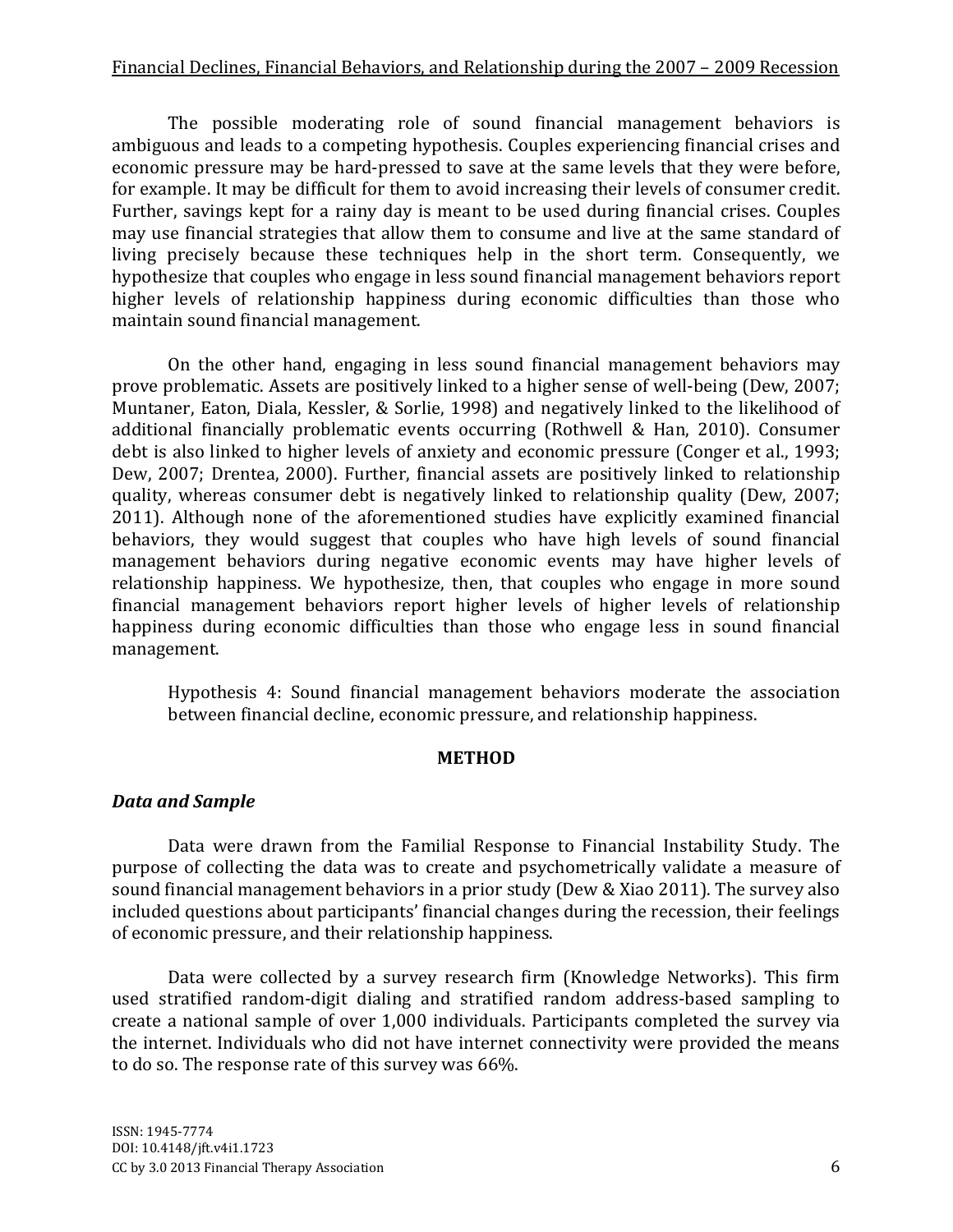Data collection occurred during the summer months of 2009. Respondents answered questions related to their economic status, financial management behaviors, relationship happiness, and demographic characteristics. The present study used all individuals in the larger study who were either married or cohabiting and were of working age (i.e., 18 – 64 years). The final sample size was 465 individuals. We restricted the sample to those who were cohabiting or married because they were the only participants asked about their relationship happiness. We used only the working-aged participants because prior studies have shown that the family stress model sometimes operates differently for retirement-aged individuals (Dew & Yorgason, 2010).

## *Measures*

**Dependent variable.** The dependent variable was an item that asked participants to rate their relationship happiness "overall." The response set ranged from 1 (*very unhappy*) to 7 (*very happy*). Global assessments of relationship happiness have been shown to have adequate psychometric properties in large samples (Johnson, 1993).

**Independent variables.** Participants reported how their finances had changed in the past year (e.g., between summer 2008 and summer 2009). The range of responses was from 1 (*have gotten much worse*) to 5 (*have gotten much better*). We reverse coded the item so that higher scores represented change for the worse.

Like prior studies of the family stress model, we included a measure of economic pressure. The item we used asked participants how often they worried about not being able to pay bills or meet necessary expenses. The response set ranged from 1 (*never)* to 5 (*all the time*).

A scale of financial management behaviors served as the mediator and moderator variable. This scale – the Financial Management Behavior Scale (FMBS) (see Dew & Xiao, 2011) – measures 15 financial behaviors that range from sound cash management (e.g., keeping a written or electronic budget/spending plan), to savings and investments (e.g., saving for a long-term goal), and from credit management (e.g., maxing out one's credit card) to insurance behaviors (e.g., maintaining or purchasing a health insurance plan). Each of the 15 items ranged from 1 (*never*) to 5 (*always*) engaging in the financial behavior in the past six months (or one year for insurance behaviors). We reverse coded the risky credit behaviors so that higher scores represented positive credit behaviors. We then took a mean of the 15 items to create the scale.

Research has previously validated the FMBS as a measure of financial behaviors (Dew & Xiao, 2011). Because this study only used married or cohabiting couples, and the scale was validated using a national sample of adults (whether in a relationship or not), we examined whether the FMBS was still a reliable measure. The Chronbach's alpha for the FMBS in this sample was .83 – an adequate level of reliability. Further, the savings behavior questions of the FMBS were positively correlated with participants' reports of their actual levels of liquid savings (*r* = .55, *p* < .001) and the debt management behavior questions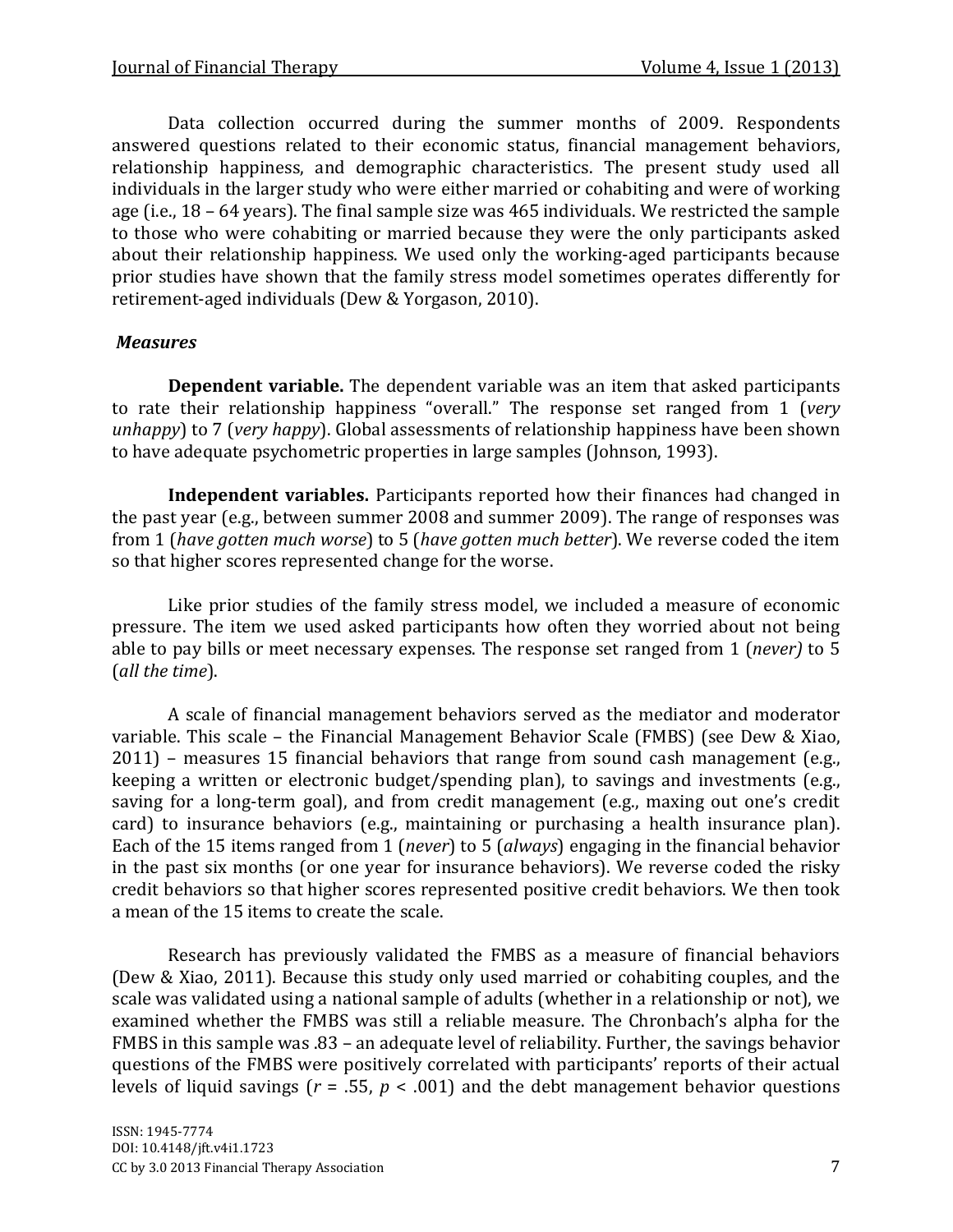were negatively correlated with participants' reports of their consumer debt levels (*r* = - .48, *p* < .001). This suggests that the FMBS maintains adequate reliability and validity when it is used solely with married and cohabiting individuals.

In the path models (see below), we controlled for variables that might be associated with relationship happiness. These variables included number of children in the home and age. We also controlled for financial variables so that we could measure the different associations regarding financial management behaviors without participants' actual financial status as a confounding variable. These variables were completed education, income, consumer debt, liquid savings, and employment status. Participants' completed level of education was measured on a 13-point scale (from 2–14). A score of 2, for example, signified completing 2<sup>nd</sup>, 3<sup>rd</sup>, or 4<sup>th</sup> grade. A score of 14 signified completing a professional or doctoral degree. Income was measured on a 19-point scale from 1 (*less than \$5000*) to 19 (*\$175,000 or more*). The question on consumer debt asked participants how much money they had outstanding in credit card debt, non-vehicle installment loans, and pastdue bills. Savings was a measure of couples' total amount of money in savings accounts, government bonds, certificates of deposits, etc. These variables were measured on a scale from 1–9, with 1 being "*none or \$0*" and 9 being *"\$100,000 or more."*

The measures had between 0% and 6% of the responses missing. We examined results using both listwise deletion and multiple imputation. Multiple imputation is generally less likely to bias samples than listwise deletion (Rubin, 1987). In multiple imputation, the statistical software generated five data sets with plausible values in place of the missing values. The software then synthesized the analyses that we ran using the multiply imputed sets. Our findings, however, suggested that the results from the models using listwise deletion were not substantially different than the results generated using multiple imputation. Consequently, we report the listwise deleted models.

## *Analyses*

We used path modeling (using AMOS 20) to examine the association between financial decline, economic pressure, sound financial management behaviors, and relationship happiness. Path analysis allows multiple regression equations to be tested simultaneously. For example, Figure 1 shows three regressions that will be tested at the same time: relationship happiness as a dependent variable with sound financial management behaviors, economic pressure, and financial declines as predictors, sound financial management behaviors as a dependent variable with financial decline and economic pressure as predictors, and economic pressure as a dependent variable with financial decline as a predictor. Path analysis also gives measures of model fit that shows how well the data fit the hypothesized model.

ISSN: 1945-7774 DOI: 10.4148/jft.v4i1.1723 CC by 3.0 2013 Financial Therapy Association 8 Path analysis and the related technique of structural equation modeling have been common analytical tools in testing the family stress model (e.g., Conger et al., 1990). Although structural equation models do have some advantages over path modeling, we did not conduct one because of data limitations. We did not have multiple variables for any of the constructs except the financial management behavior scale. Further, path modeling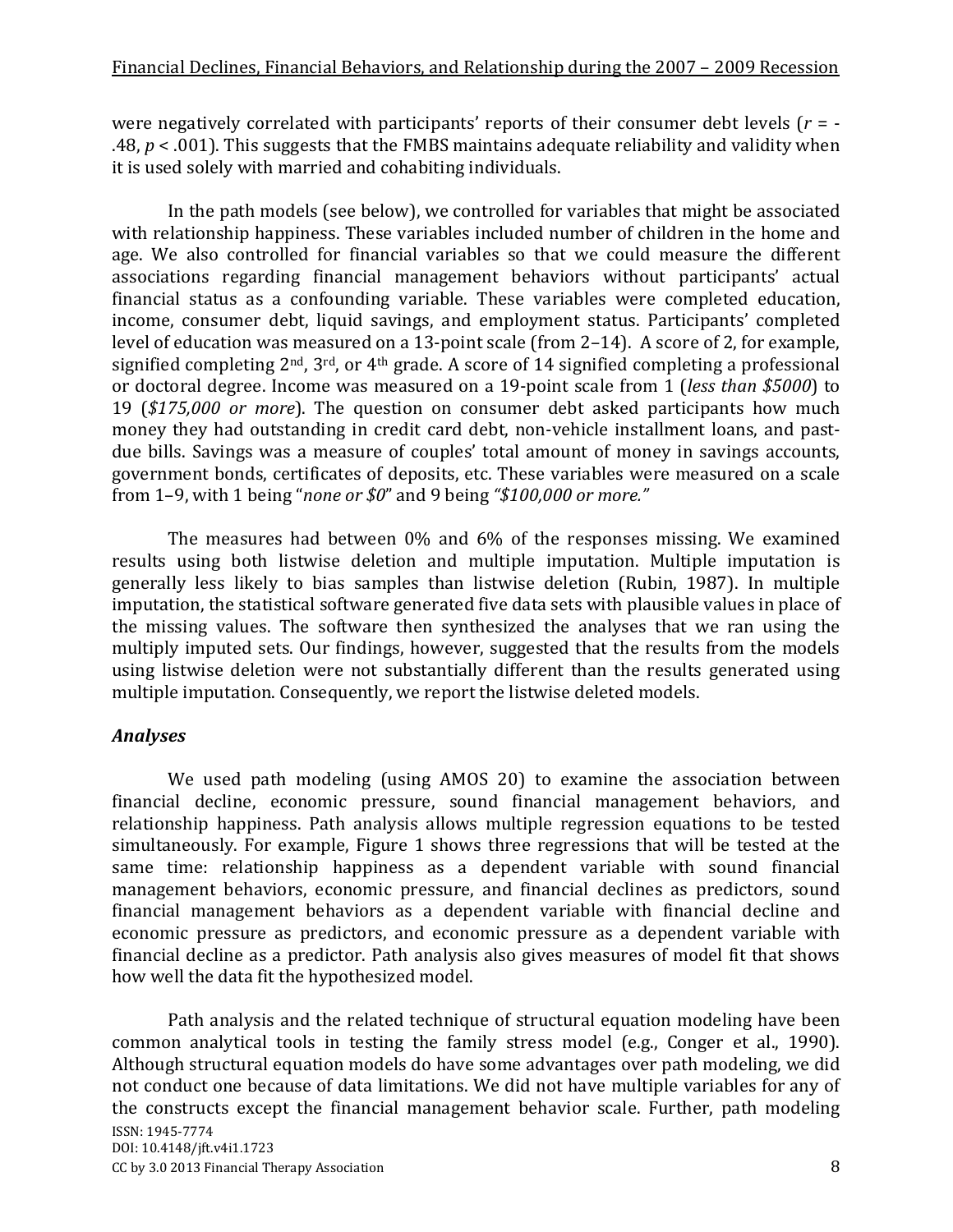allowed us to easily test the moderation hypotheses. Moderation models can be more difficult to test in structural equation modeling (Schumacker & Rigdon, 1995).

Moderation models are different from mediation models in that moderation models test whether the relationship between an independent variable and a dependent variable depends on a second independent variable (Baron & Kenny, 1986). In this study, for example, we have hypothesized that the effect of economic pressure on relationship satisfaction depends on participants' sound financial management behaviors. That is, economic pressure may have a smaller or larger effect on relationship satisfaction depending on participants' sound financial management behaviors. A mediation model, by contrast, tests whether the effects of an independent variable on a dependent variable work through a second independent variable. In this study, we hypothesized that the negative effects of economic pressure on relationship satisfaction work through sound financial management behaviors by decreasing those behaviors.

We tested the mediating role of financial management behaviors in the family stress model using three models (Baron & Kenny, 1986). In other words, we ran three separate path analyses to test whether some of the relationship between financial declines, economic behavior, and relationship happiness indirectly worked through financial management behavior. In the first model, we regressed participants' financial management behavior scale scores onto financial declines and economic pressure. In the second model, we examined whether financial declines and economic pressure were associated with relationship happiness. Finally, we added the financial management behavior scale score as a mediator between financial change, economic pressure, and relationship happiness (for the final model, see Figure 1). Three conditions would show evidence of a mediation model: (a) financial decline and/or economic pressure predicting sound financial management behavior, (b) sound financial management behaviors predicting relationship happiness, and (c) adding financial management behaviors reducing the association among financial decline, economic pressure, and relationship happiness (Baron & Kenny, 1986).

In a fourth model, we added two interaction variables to test our moderation hypotheses. To create the interaction terms, we mean-centered (i.e., subtracted the mean from each score) financial decline, economic pressure, and the FMBS. We then multiplied participants' mean-centered financial decline score and their mean-centered FMBS score for the first interaction term. We created the second interaction term by multiplying the mean-centered economic pressure score with the mean-centered FMBS score. If these variables were significant predictors of relationship happiness, we considered that to be proof of the moderation effects.

## **RESULTS**

## *Descriptive Statistics*

Table 1 shows the descriptive statistics for the sample. Participants were generally happy in their relationship, with an average of 5.35. Many of them reported financial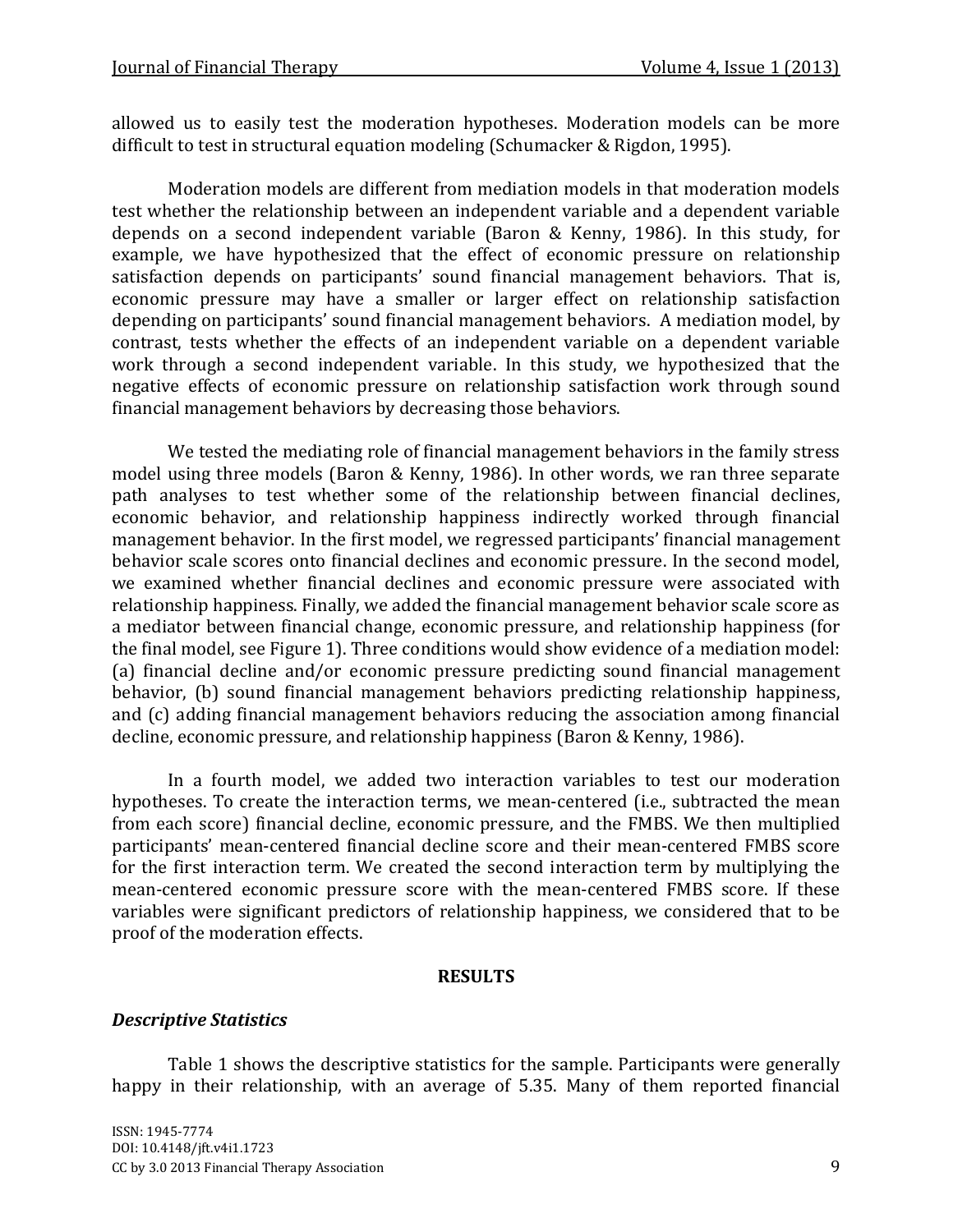declines over the year prior to the survey; the mean was 3.3 out of 5. The mean financial management behavior score was 3.58. The mean savings was 4.40. This corresponds to a savings level between 4 (*\$3,000 – under \$5,000*) and 5 (*\$5,000 – under \$10,000*). The mean for consumer debt was 4.11, which represents about the same level for savings because they are on the same scale. The average income was at 12.34. Income was measured on a 19-point scale with an income level of 12 meaning an income of between \$50,000 and \$59,999, and an income of 13 meaning between \$60,000 and \$74,000. On average, households had one child in the home and the mean age was 43.36 years. The mean completed education was 10.11, which corresponds to having completed some college.

|                                        | Mean  | SD    | Range     | Explanation                                                                                       |
|----------------------------------------|-------|-------|-----------|---------------------------------------------------------------------------------------------------|
| Relationship Happiness                 | 5.35  | 1.64  | $1 - 7$   | Very Unhappy – Very Happy                                                                         |
| Reported Financial Declines            | 3.35  | 1.13  | $1 - 5$   | Financial situation has gotten much better<br>- Financial situation has gotten much<br>worse      |
| Financial Management Behavior<br>Scale | 3.58  | .74   | $1.5 - 5$ | Never – Always engage in those financial<br>management behaviors                                  |
| Feelings of Economic Strain            | 3.16  | 1.21  | $1 - 5$   | Never - Almost all the time                                                                       |
| Liquid Savings                         | 4.40  | 2.70  | $1 - 9$   | None – \$100,000 or more                                                                          |
| Consumer Debt                          | 4.11  | 2.40  | $1 - 9$   | None - \$100,000 or more                                                                          |
| Income                                 | 12.34 | 3.55  | $1 - 19$  | Less than \$5,000 - \$175,000 or more                                                             |
| Number of Children in the<br>Household | .88   | 1.21  | $0 - 8$   | --                                                                                                |
| Age                                    | 43.36 | 12.76 | $19 - 64$ | --                                                                                                |
| <b>Completed Education</b>             | 10.11 | 1.98  | $2 - 14$  | 2 <sup>nd</sup> , 3 <sup>rd</sup> , or 4 <sup>th</sup> grade - Professional or<br>Doctoral Degree |

#### **Table 1 Descriptive statistics**

## *Financial Management Behavior as a Mediator*

Our first set of analyses examined whether sound financial management behavior mediated the association between feelings of economic pressure and relationship happiness. We first tested how financial declines and economic pressure were associated with the FMBS. Model 1, in both Figure 2 and Table 2, show the results. Financial decline was positively associated with economic pressure (*b* = .40, *p* < .001), but was not directly associated with the FMBS scores. Economic pressure was negatively associated with participants' FMBS scores ( $b = -0.15$ ,  $p < 0.001$ ). The more economic pressure participants reported, the less they reported engaging in sound financial management. The chi-square was not significant, indicating a good fit between the model and the data ( $\chi^2$  = 4.32, *df* = 3). Other indices also suggested a good model fit (CFI = .99, IFI = .99, RMSEA= .03). These findings partially support Hypothesis 1 that financial declines and economic pressure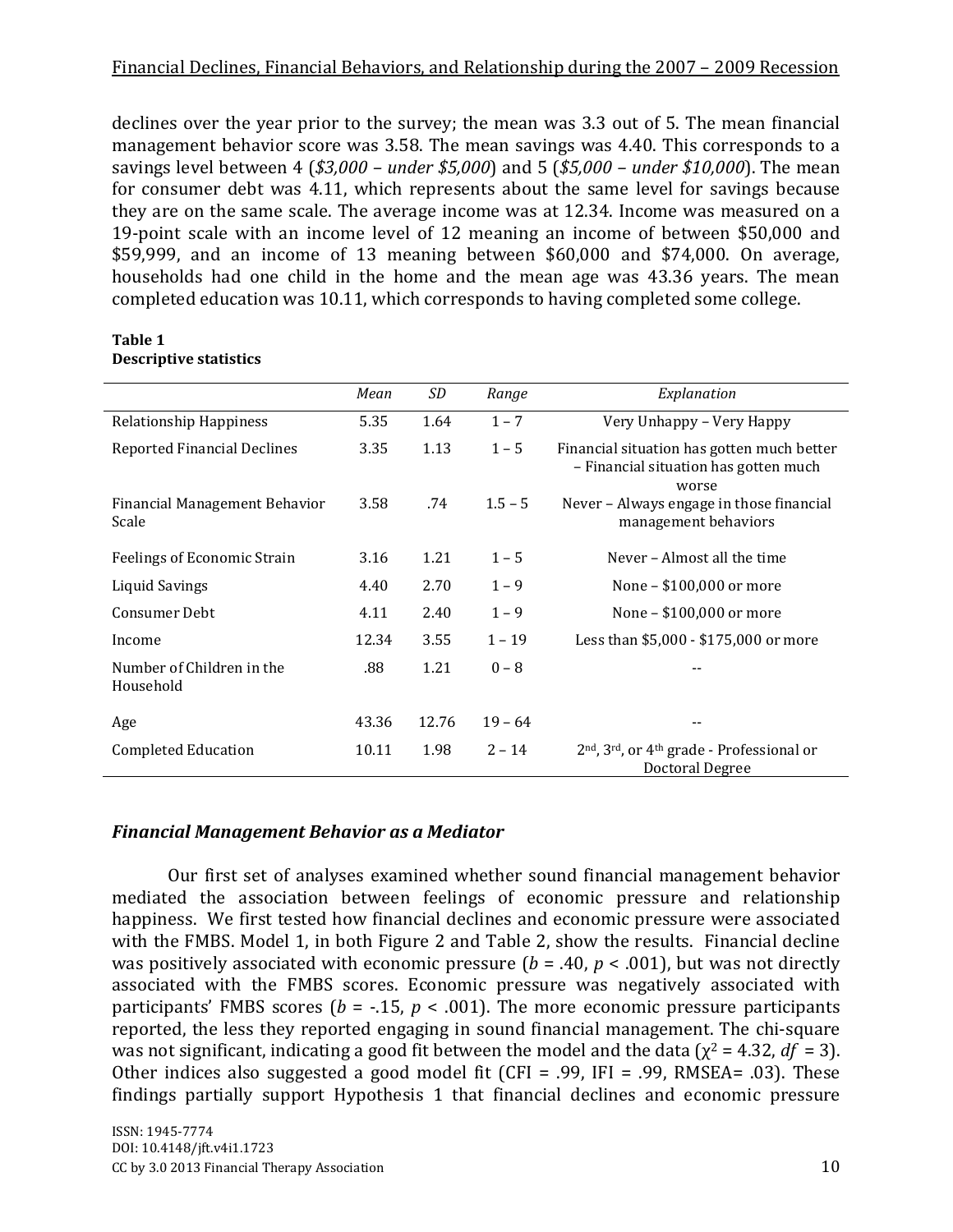would be negatively related to sound financial management behaviors.





*Figure 2.* Coefficients are unstandardized. Control covariates not shown. *\*p* < .05,  $**p < .01, **p < .001$ 

In the next model, we regressed relationship happiness onto financial decline and economic pressure without the FMBS (see Model 2 in Figure 3 and Table 2). The data fit the specified model fairly well; the chi-square was not significant (4.34, df = 3). Other indices of model fit were acceptable (CFI = .99, IFI = .99, RMSEA= .03). Without the FMBS in the model, economic pressure was negatively associated with relationship happiness (*b* = -.15, *p* < .05). That is, the more economic pressure that participants reported, the lower their reported relationship satisfaction, on average. Further, financial decline predicted economic pressure ( $b = .40$ ,  $p < .001$ ), but economic pressure did not fully mediate the association between financial decline and relationship happiness ( $b = -0.27$ ,  $p < 0.001$ ). Hypothesis 2 was supported, indicating that financial decline and economic pressure were associated with relationship happiness with the exception that the mediating role of economic pressure was not full mediation.



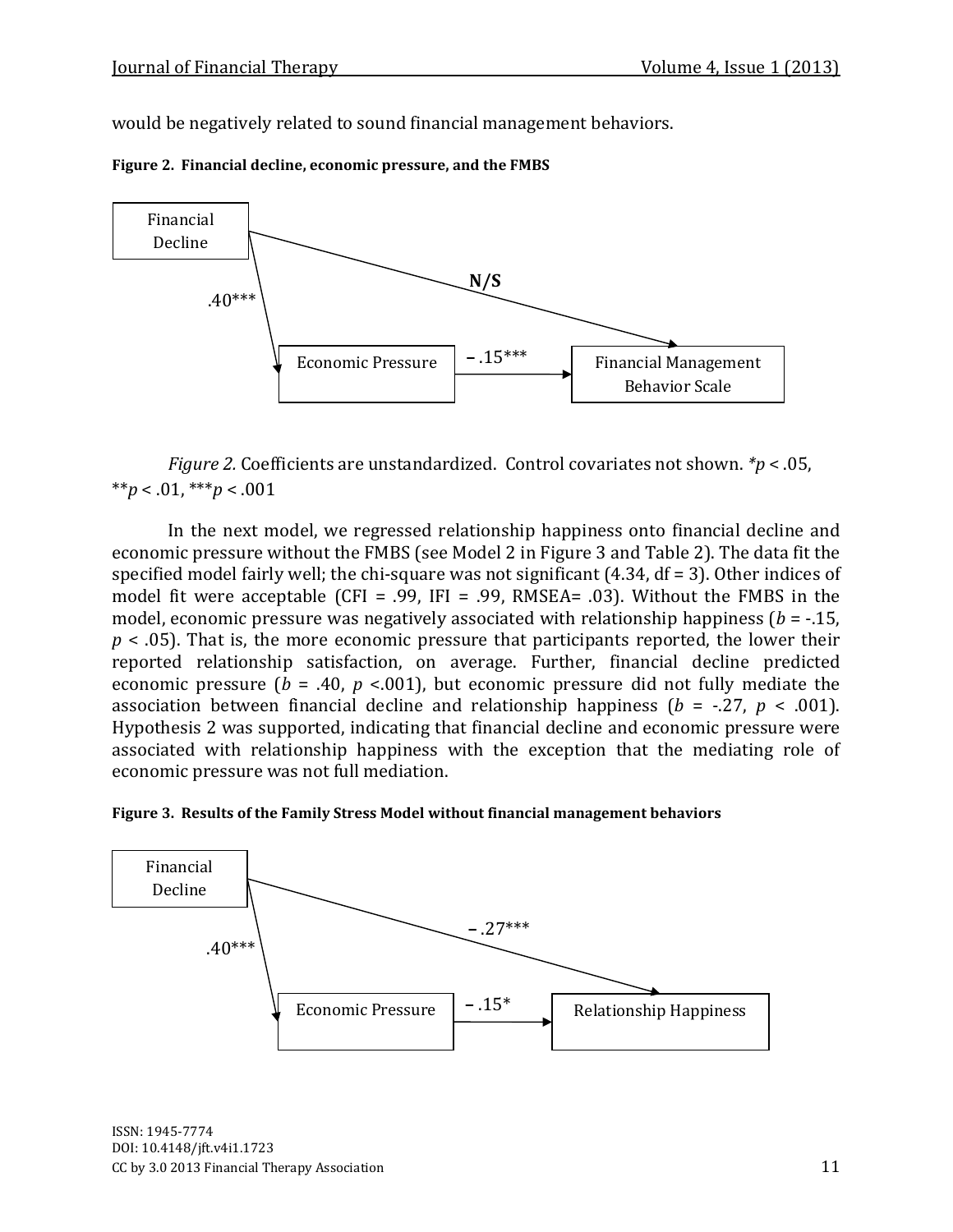*Figure 3.*Coefficients are unstandardized. Control covariates not shown. *\*p* < .05, \*\**p* < .01, \*\*\**p* < .001

The fourth model added the FMBS score (see Figure 4 and also Table 2, Model 3) to test Hypothesis 3. The model fit was similar to the first two models ( $\chi^2$  = 4.34, df = 3, *p* > .05,  $CFI = .99$ ,  $IFI = .99$ , RMSEA = .04). With the FMBS score in the model, economic pressure was no longer a statistically significant predictor of relationship happiness, though financial decline was ( $b = -26$ ,  $p < .001$ ). Financial management behavior positively predicted relationship happiness ( $b = .34$ ,  $p < .01$ ). These findings support the idea that financial management behaviors fully mediate the association between economic pressure and relationship happiness. However, it did not mediate financial decline.





*Figure 4.*Coefficients are unstandardized. Control covariates not shown. *\*p* < .05, \*\**p* < .01, \*\*\**p* < .001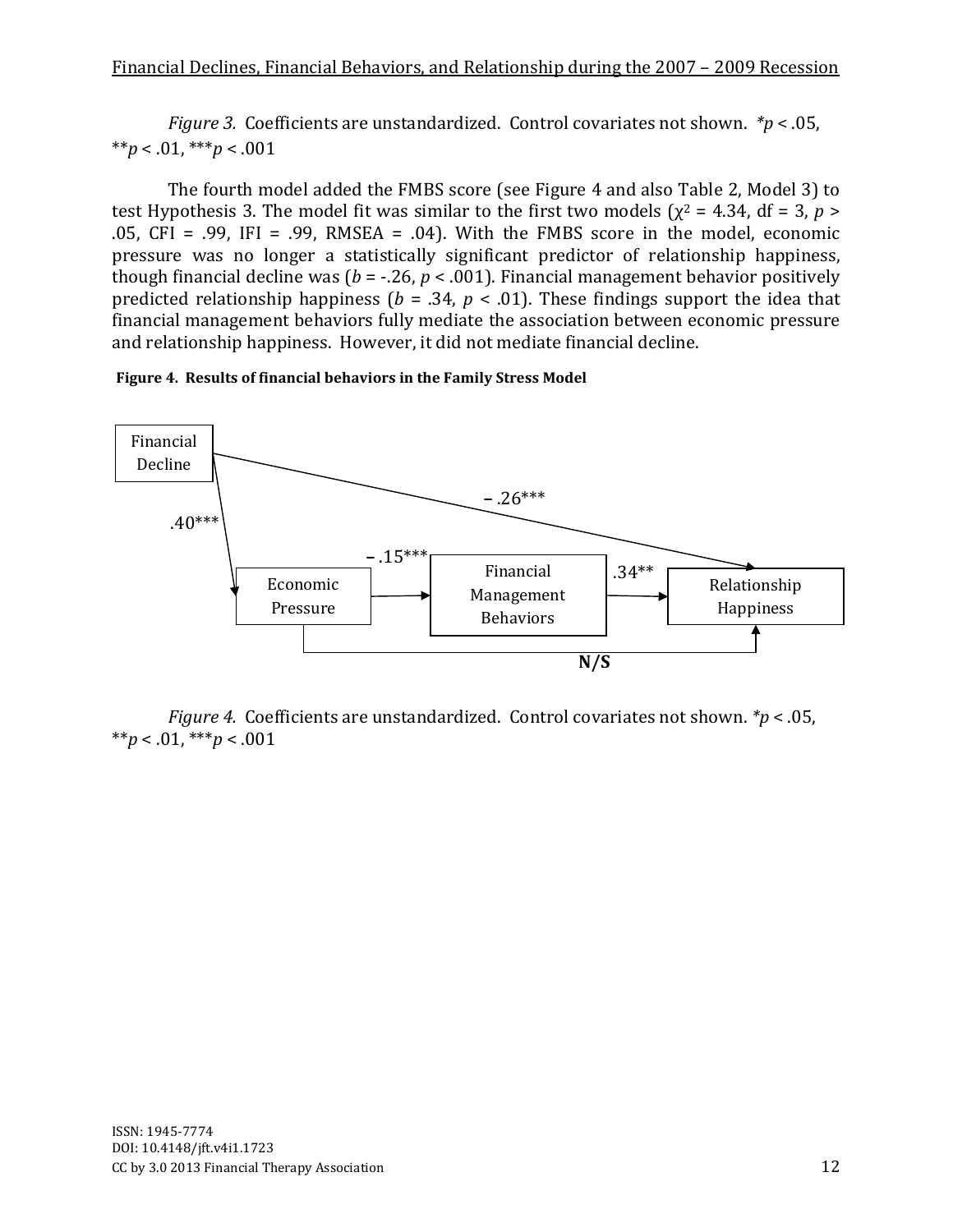| Table 2                 |  |
|-------------------------|--|
| <b>Mediation models</b> |  |

|                                                                                | Model 1          |           |         | Model 2          |           |         | Model 3          |           |         |
|--------------------------------------------------------------------------------|------------------|-----------|---------|------------------|-----------|---------|------------------|-----------|---------|
|                                                                                | $\boldsymbol{b}$ | $\cal SE$ | $\beta$ | $\boldsymbol{b}$ | <b>SE</b> | $\beta$ | $\boldsymbol{b}$ | <b>SE</b> | $\beta$ |
| Predicting Economic<br>Pressure<br><b>Financial Decline</b>                    | $.40***$         | .04       | .37     | $.40***$         | .04       | .37     | $.40***$         | .04       | .37     |
| Pseudo-R <sup>2</sup> (Squared<br>Multiple Correlations)                       | .30              |           |         | .30              |           |         | .30              |           |         |
| <b>Predicting Financial</b><br>Management Behavior<br><b>Financial Decline</b> | $-04$            | .03       | $-06$   |                  |           |         | $-0.04$          | .03       | $-06$   |
| <b>Economic Pressure</b>                                                       | $-15***$         | .03       | $-25$   |                  |           |         | $-15***$         | .03       | $-25$   |
| Pseudo-R <sup>2</sup> (Squared<br>Multiple Correlations)                       |                  | .47       |         |                  |           |         |                  | .47       |         |
| Predicting Relationship<br>Happiness<br><b>Financial Decline</b>               |                  |           |         | $-27***$         | .07       | $-19$   | $-26***$         | .07       | $-18$   |
| <b>Economic Pressure</b>                                                       |                  |           |         | $-15*$           | .07       | $-11$   | $-0.09$          | .07       | $-07$   |
| <b>Financial Management</b><br>Behavior                                        |                  |           |         |                  |           |         | $.34**$          | .13       | .16     |
| Pseudo-R <sup>2</sup> (Squared<br>Multiple Correlations)                       |                  |           |         |                  | .12       |         |                  | .13       |         |

 $* p < .05, ** p < .01, ** p < .001$ 

*Note*. Coefficients for the control covariates are omitted for the sake of readability.

## *Financial Management Behavior as a Moderator*

Our final analyses examined whether financial management behavior moderated the association between financial decline, economic pressure, and relationship happiness (Hypothesis 4). To conduct the analysis, we added the interaction between reports of financial decline and the FMBS score to the model shown in Figure 4. We also added the interaction between reported economic pressure and the FMBS interaction term. The economic pressure by FMBS interaction term was not associated with relationship happiness. The financial decline by FMBS interaction term was positively associated with relationship happiness ( $b = .20$ ,  $p < .05$ ).

Figure 5 shows predicted values of relationship happiness for four hypothetical individuals, including (a) one with the lowest levels of financial decline and lowest FMBS scores, (b) one with the lowest levels of financial decline and the highest FMBS scores, (c) one with the highest levels of financial decline and the lowest FMBS scores and (d) one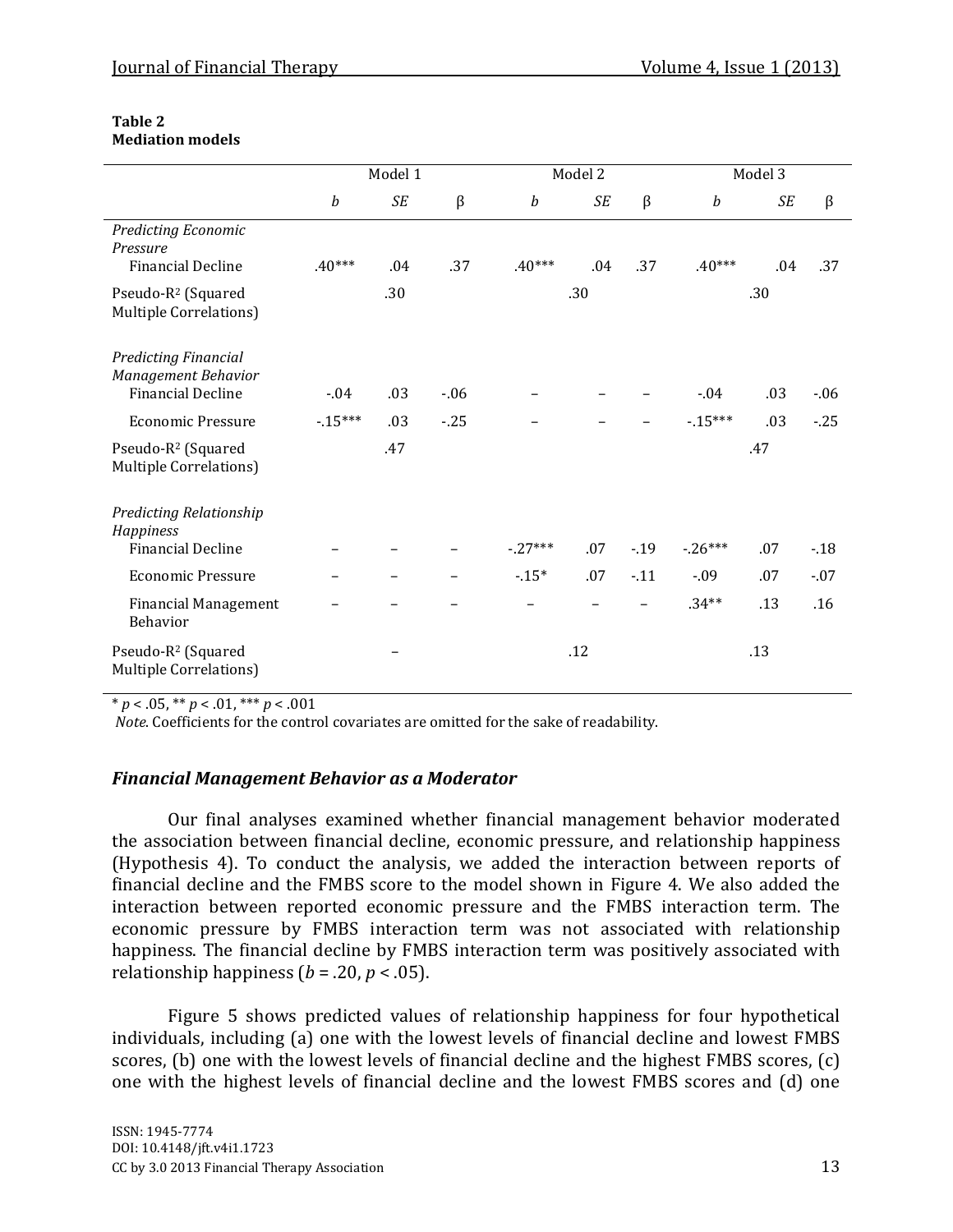with the highest levels of financial decline and the highest FMBS scores. We also assumed that each hypothetical case had one child – the only control covariate that was a statistically significant predictor of relationship happiness. Figure 5 suggests that participants' relationship happiness was reasonably stable when individuals were practicing high levels of sound financial management behaviors. It did not really matter whether these individuals experienced low or high levels of financial decline during the recession. However, for those who practiced low levels of sound financial behaviors, their relationship happiness was predicted to be much lower when they experienced high levels of financial decline during the recession. Therefore, hypothesis 4 was partially supported.

**Figure 5***.* **Predicted levels of relationship happiness by financial decline and financial management behavior**



## **DISCUSSION**

## *Findings and Research Implications*

This study examined the relationships among financial decline, economic pressure, sound financial management behaviors, and relationship quality at the end of the 2007 – 2009 Recession. It also examined whether sound financial management mediated and/or moderated the association between financial declines, economic pressure, and relationship happiness. We framed the analyses using the family stress model of economic and marital distress. To our knowledge, this is one of the first studies that examines how sound financial management behaviors are associated with relationship happiness.

Our first hypothesis was that financial difficulties and economic pressure would be associated with lower levels of sound financial management behavior. We found that reports of financial decline were only indirectly related to financial management behaviors at the end of the recession. That is, higher levels of financial declines were associated with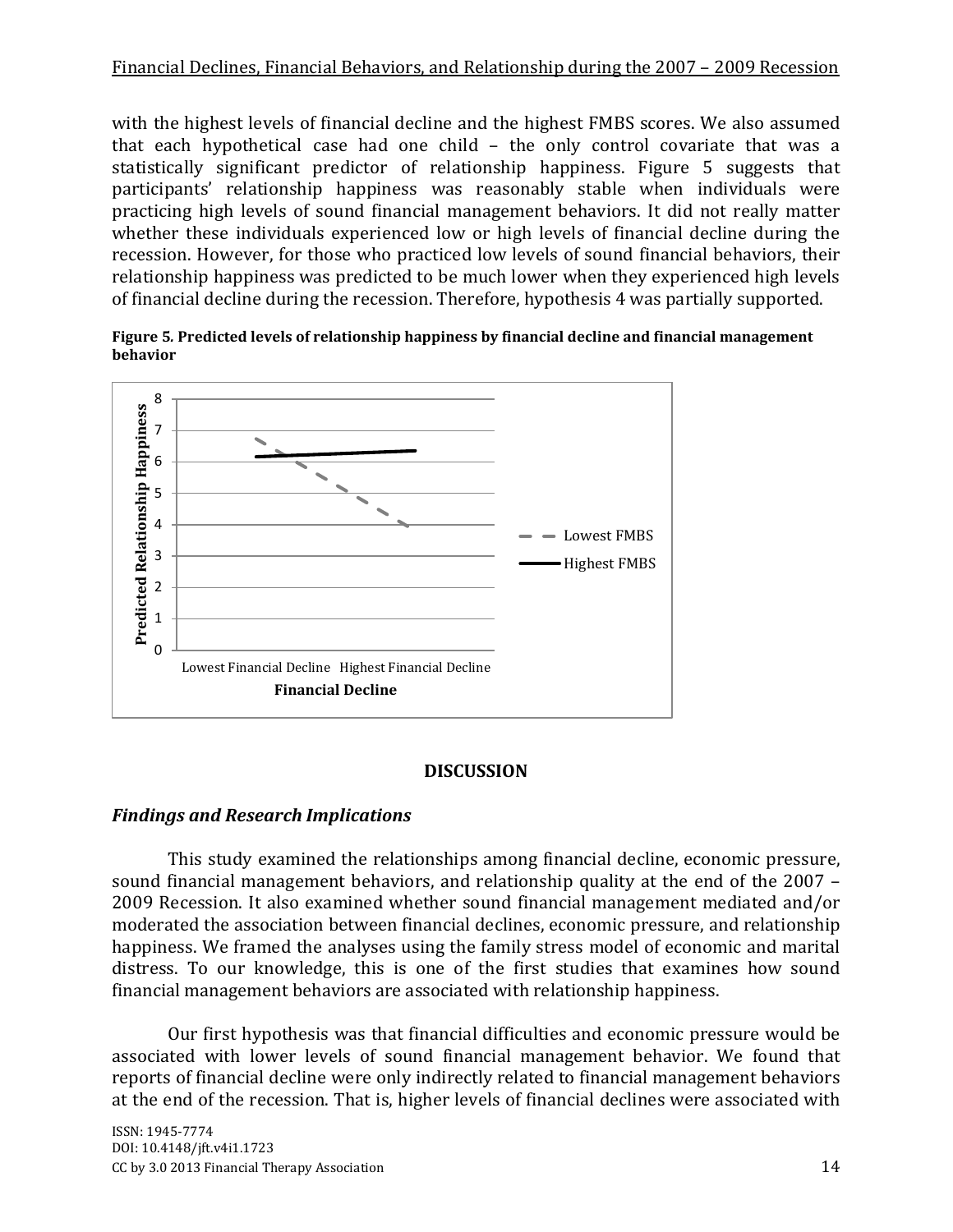higher levels of feelings of economic pressure. Feelings of economic pressure were then negatively associated with reports of sound financial management behavior. These findings suggest that families can experience financial decline, but still maintain sound financial management if they do not also experience feelings of economic pressure.

At the same time, the findings suggest that feelings of economic pressure may be important predictors of sound financial management behavior. When individuals and families feel that they are having a hard time meeting their expenses, they may decrease their sound financial management. Sound financial management may become a "luxury" that they feel they can no longer afford. Even though families might be financially better off in the long run by continuing sound financial management, the emotional pressures of feeling like they cannot meet their expenses may prevent them from doing so.

One question that naturally arises from this finding is the directionality of the relationship between economic pressure and financial behaviors. Other studies (Dew, 2007) suggested that sound financial management behaviors should reduce economic pressure. It is possible that financial management behavior predicts economic pressure. Given that our data is cross-sectional, we could not test this question with the present data. Future research using longitudinal data would be necessary to thoroughly examine the likely reciprocal relationship between sound financial management behaviors and feelings of economic pressure.

Our second hypothesis was that reports of financial decline during the 2007 – 2009 Recession and economic pressure would be associated with lower levels of relationship happiness. We did find that individuals who reported that their financial situation had become worse over the past year had lower relationship happiness than those whose financial situation had stayed the same or improved. Further, individuals who experienced increased feelings of economic pressure reported lower levels of relationship happiness. This finding is similar to other studies (e.g., Conger et al., 1990), suggesting that negative financial events and economic pressure take their toll on relationship quality. One unique explanation for this finding is that as individuals experienced greater feelings of economic pressure, they used fewer sound financial management behaviors. As a result, relationship happiness was lowered.

This relates to our third hypothesis that sound financial management would mediate the association between feelings of economic pressure and relationship happiness. As just described, we found that sound financial management fully mediated the association. That is, without financial management behaviors in the model, economic pressure was negatively associated with relationship happiness. However, when financial management behaviors were in the model, economic pressure was not associated with relationship happiness. This finding suggests that when individuals experienced financial declines, they practiced lower levels of sound financial management to maintain the lifestyle they are accustomed to living. Engaging in less sound financial management behaviors was also associated with lower relationship happiness. Thus, cutting back on sound financial management behaviors during feelings of economic pressure might help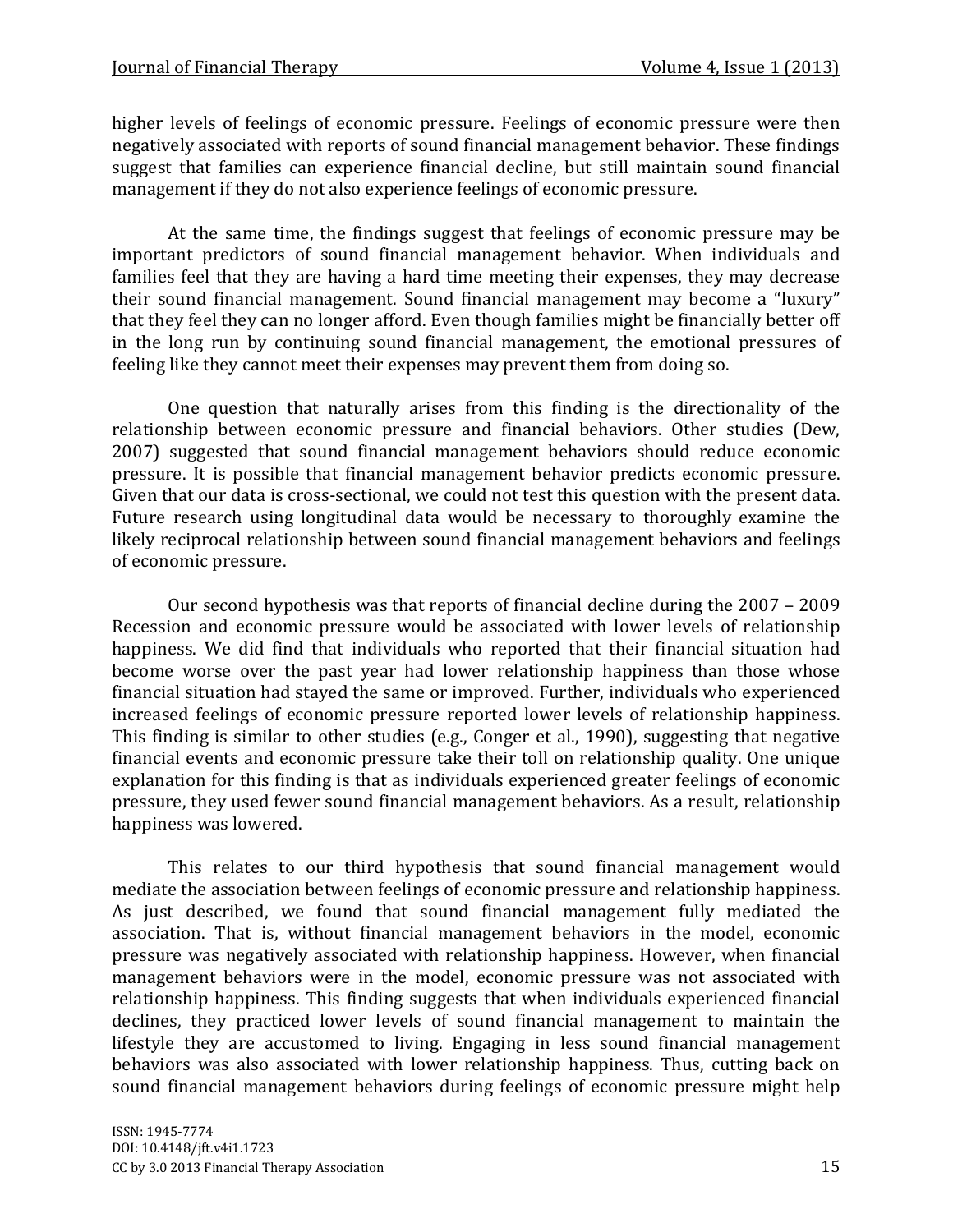individuals maintain their lifestyle, but they may also pay a relationship cost.

The analysis of this question also allowed us to examine how financial behaviors were associated with relationship happiness. We found that sound financial management behaviors were associated with increased relationship happiness. This is one of the first studies to find a direct link from financial behaviors to relationship happiness even after controlling for participants' financial status. This result could be related to couples engaging in sound financial management behaviors progressing toward jointly held financial goals. As couples realize their financial goals, they may be more satisfied in their relationship. Alternatively, engaging in sound financial management may simply allow individuals and couples to feel that they have more control over their lives.

## *Implications for Practice*

These findings have implications for the practice of financial advisers and relationship therapists. First, the fact that financial reversals were not directly associated with sound financial management behavior, but that feelings of economic pressure were directly associated may suggest an avenue of intervention. Practitioners desiring to help individuals develop more sound financial management behaviors might have additional success as they address the negative emotions that sometimes accompany problematic financial situations. If emotions – rather than perceived financial reality – are key to helping individuals engage in more sound financial management, then a practitioner might help individuals and couples who are going through a difficult financial situation to mitigate or control feelings of stress. Clients may then be more likely to engage in or continue to engage in sound financial management, rather than reducing sound financial management to cope with their emotional stress.

Like other studies, the findings also suggest that financial difficulties associated with macroeconomic problems can impact relationships. From studies of the Great Depression (Liker & Elder, 1983), to the Farm Crisis of the 1980s (Conger et al., 1990; Conger & Elder, 1994), to the most recent recession, macroeconomic difficulties seem to harm couple relationships by increasing feelings of economic pressure. This insight is likely well-known among both financial and relationship practitioners who see the results of continued widespread financial difficulties among their clients. The implication is that partnered clients may be experiencing stress from two sources, a decline in their financial situation and a decline in their relationship quality. Practitioners who help couples build their relationship quality may find it helpful to seek the advice of a financial practioner who can help them understand the complexities of family finance so that they can better assist their clients and vice-versa.

ISSN: 1945-7774 DOI: 10.4148/jft.v4i1.1723 CC by 3.0 2013 Financial Therapy Association 16 A more unique implication from this study is that some of the relationship difficulties couples experience because of feelings of financial stress actually arise through decreased sound financial management behaviors. The path model suggested that individuals who had feelings of economic pressure were less likely to practice sound financial management. Yet, practicing lower levels of financial management behaviors may lead to experiences of decreased relationship happiness. One previous study (Aniol &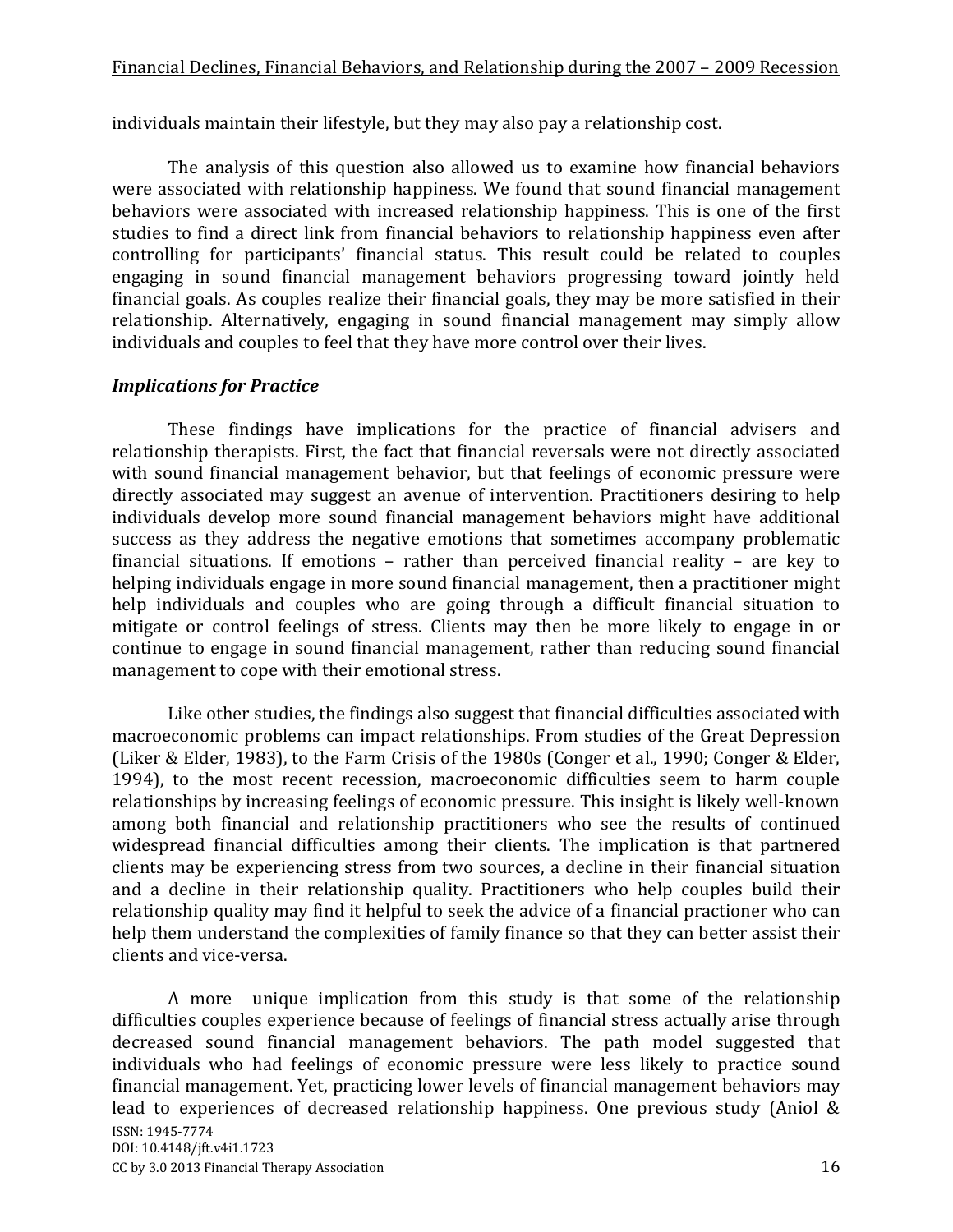Snyder, 1997) supports this notion, suggesting relationship and financial difficulties can be comorbid. This finding is complemented by the finding that sound financial behaviors moderate the experience of a worsening finances. Individuals who reported declines in finances during the recession, but who maintained sound financial management, reported relationship happiness levels that were the same as those who did not experience financial declines.

Cutting back on sound financial management behaviors to cope with feelings of economic stress seems to be precisely the wrong strategy. Practitioners may use these findings as additional evidence as to why clients should practice sound financial management behaviors during times of economic stress. When clients experience economic reversals and/or economic pressure, it would help them financially and relationally if they could maintain sound financial management behaviors. Engaging in sound financial management might help individuals improve their financial and relationship positions during times of economic pressure.

This finding may also have implications for those who work to help couples improve their relationship happiness. One way to enhance relationship happiness would be to practice sound financial management behaviors more frequently. Therapists who work with married and cohabiting couples might be able to leverage financial issues to improve the relationship (Shapiro, 2007; Stanley & Einhorn, 2007; Zimmerman, 2010). Alternatively, some couples may need the assistance of a financial advisor who can help them develop sound financial behaviors. Although this study did not "prove" that sound financial behaviors improve relationships for couples who are facing financial difficulties, the findings insinuate this idea (see also Zimmerman, 2010).

## *Limitations*

Limitations exist in this study. First, the data are cross-sectional, limiting the ability to draw cause and effect assertions. We drew our hypotheses and path models from a strong theoretical model that has been verified many times. We recognize, however, that we still cannot make conclusive statements about the directions of the effects. For example, it may be that feelings of economic pressure influence the likelihood of participants reporting financial declines. Alternatively, marital happiness might actually bring about more sound financial behaviors. Couples who are happy and stable in their relationships may be more likely to invest in it by accumulating wealth, etc. (Finke & Pierce, 2006; Zagorsky, 2003).

Measurement limitations also exist. As noted above, we only had one item to measure the majority of the variables. Consequently, they may have lower levels of reliability than they would if we had multiple items for each construct.

Finally, some of our findings may still be a result of selection. For example, the association between financial management behaviors and relationship happiness may actually be explained by a third variable of conscientiousness. That is, individuals who are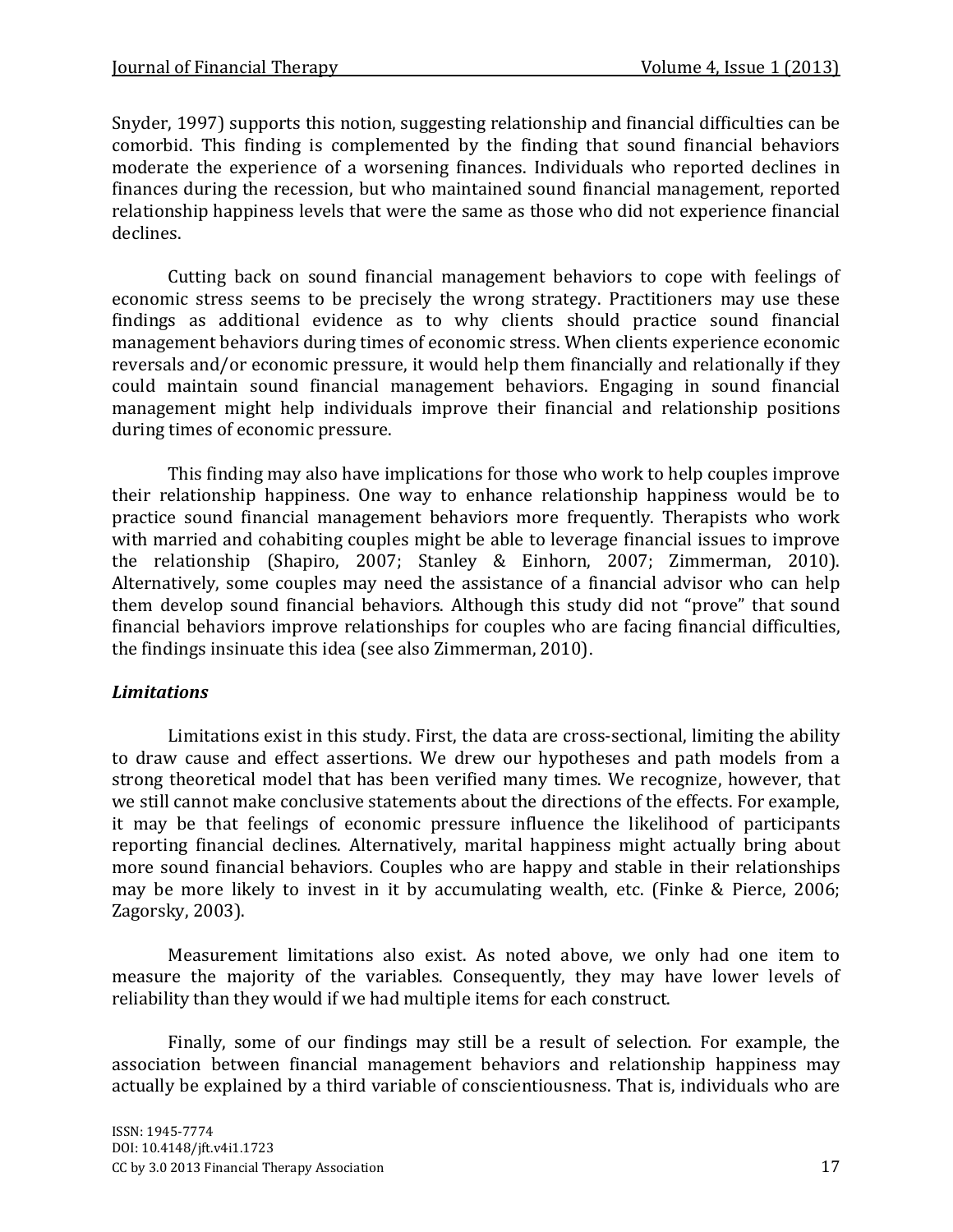globally conscientious in their lives may manage their finances in a more sound manner and likewise attend to their relationships more. This might increase their levels of relationship happiness. We also did not have measures of relationship duration. Individual who had been in their relationships longer may have happier relationships and be more likely to utilize sound financial management. Although we could differentiate between the cohabiting and married couples, controlling for relationship status (and presumably relationship duration to some extent) did not change the findings. Due to cost constraints, we were not able to ask every question that we would have liked and so we were not able to control all possible relevant variables.

### *Conclusion*

Although these limitations exist, this study contributes to the literature in a number of ways. It is the first study that we are aware of that used a national survey to examine the associations among financial problems during the 2007 – 2009 Recession, financial management behaviors, and relationship happiness. It also included both married couples and cohabiting couples. Further, it is one of the first studies to demonstrate that financial behaviors are associated with relationship happiness. Hopefully future studies will continue to examine the relationship between financial behaviors and relationship quality. The insights garnered from such studies would be particularly useful both to researchers and to practitioners who work with couples.

**Acknowledgement: The National Center for Family and Marriage Research provided the resources to collect the data used in this study.**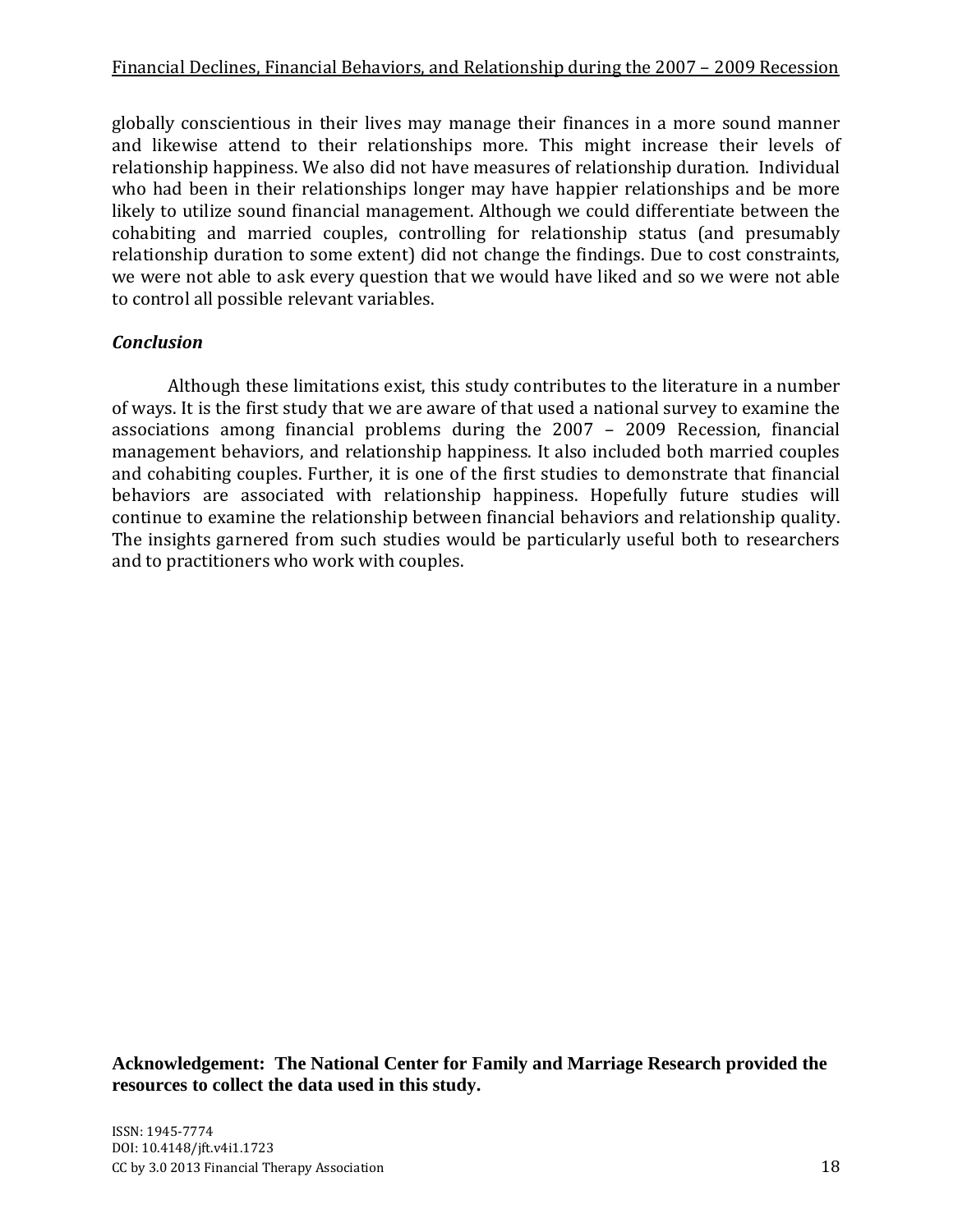## **REFERENCES**

- Aniol, J. C., & Snyder, D. K. (1997). Differential assessment of financial and relationship distress: Implications for couple therapy. *Journal of Marital and Family Therapy, 23*, 347–352.
- Baek, E., & DeVaney, S. (2010). How do families manage their economic hardship? *Family Relations, 59*, 358–368.
- Baron, R. M., & Kenny, D. A. (1986). The moderator-mediator variable distinction in socialpsychological research: Conceptual, strategic, and statistical considerations. *Journal of Personality and Social Psychology, 51*, 1173–1182.
- Conger, R. D., Conger, K. J., Elder, G. H., Jr., Lorenz, F. O., Simons, R. L., & Whitbeck, L. B. (1993). Family economic stress and adjustment of early adolescent girls. *Developmental Psychology, 29*, 206–219.
- Conger, R. D., & Elder, G. H., Jr. (1994). *Families in troubled times: Adapting to change in rural America.* New York: Walter de Gruyter.
- Conger, R. D., Elder, G. H., Jr., Lorenz, F. O., Conger, K. J., Simons, R. L., Whitbeck, L. B., … Mellby, J. N. (1990). Linking economic hardship to marital quality and instability. *Journal of Marriage and the Family, 52*, 643–656.
- Conger, R. D., Rueter, M. A., & Elder, G. H., Jr. (1999). Couple resilience to economic pressure. *Journal of Personality and Social Psychology, 76*, 54–71.
- Dew, J. P. (2007). Two sides of the same coin? The differing roles of assets and consumer debt in marriage. *Journal of Family and Economic Issues, 28*, 89–104.
- Dew, J. P. (2011). The association between consumer debt and the likelihood of divorce. *Journal of Family and Economic Issues, 32*, 554–565.
- Dew, J. P., & Jackson, M. (2012, November). *What protects couples' marital quality during financial strain?* Paper presented at the annual conference of the National Council on Family Relations, Phoenix, AZ.
- Dew, J. P., & Xiao, J. J. (2011). The Financial Management Behavior Scale: Development and validation. *Journal of Financial Counseling and Planning*, *22 (1)*, 19–35.
- Dew, J. P., & Yorgason, J. (2010). Economic pressure and marital conflict in retirement-aged couples. *Journal of Family Issues*, *31*, 164–188.
- Drentea, P. (2000). Age, debt, and anxiety. *Journal of Health and Social Behavior, 41*, 437– 450.
- Ellison, C. G., Henderson, A. K., Glenn, N. D., & Harkrider, K. E. (2011). Sanctification, stress, and marital quality. *Family Relations, 60*, 404–420.
- Finke, M. S., & Pierce, N. L. (2006). Precautionary savings behavior of maritally stressed couples. *Family and Consumer Sciences Research Journal, 34*, 223–240.
- Friedman, M. (1957). *A theory of the consumption function*. Princeton, NJ: Princeton University Press.
- Gudmunson, C. G., Beutler, I. F., Israelsen, C. L., McCoy, J. K., & Hill, E. J. (2007). Linking financial strain to marital instability: Examining the roles of emotional distress and marital interaction. *Journal of Family and Economic Issues, 28*, 357–376.